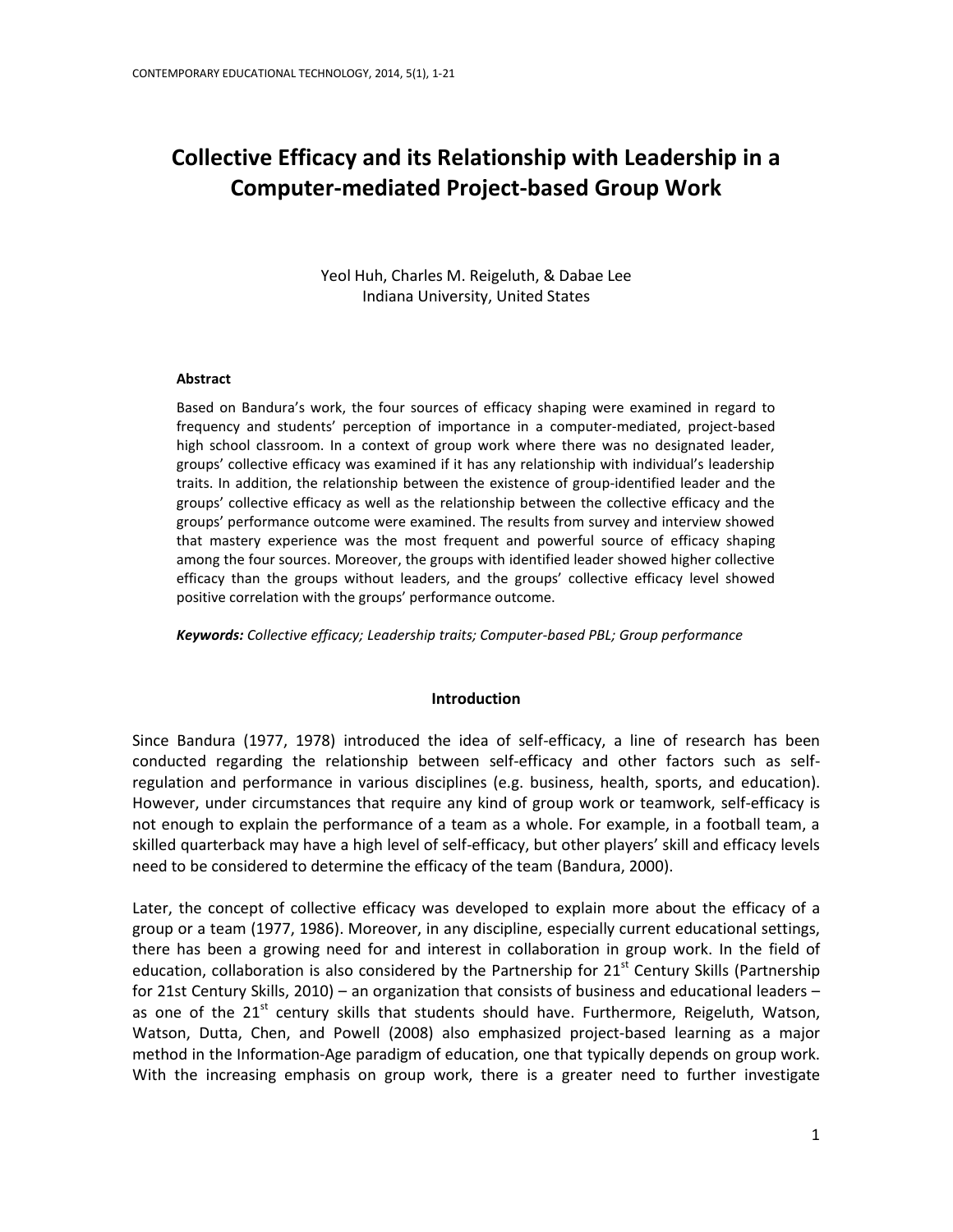collective efficacy. In this study, the sources that shape collective efficacy and the role of leadership in groups' collective efficacy, as well as the outstanding leadership traits of groupidentified leaders were examined.

#### **Review of Literature**

#### **Collective Efficacy**

Bandura defined *perceived self-efficacy* as a person's belief in his/her capability to organize and implement a series of actions to produce given attainments [\(Bandura, 1978,](#page-18-1) [1986;](#page-18-3) [Riggs & Knight,](#page-19-2)  [1994;](#page-19-2) [Wood & Bandura, 1989\)](#page-20-0). Later, given the holistic nature of a group, Bandura [\(1977,](#page-18-0) [1986\)](#page-18-3) defined another concept called collective efficacy. He stated that "collective efficacy is rooted in self-efficacy" (p. 143). However, Bandura himself and the subsequent research examining the relationship between self-efficacy and collective efficacy suggested that self-efficacy and collective efficacy are related but distinct concepts [\(Jex & Gudanowski, 1992;](#page-19-3) [Parker, 1994;](#page-19-4) [Riggs & Knight,](#page-19-2)  [1994\)](#page-19-2). The most widely accepted definition is Bandura's, in which he defined *collective efficacy* as "a group's shared belief in its conjoint capabilities to organize and execute the courses of action required to produce given levels of attainments" [\(Bandura, 1977, p. 447\)](#page-18-0). Collective efficacy can be used interchangeably with the term, *team-efficacy* [\(Lindsley, Brass, & Thomas, 1995\)](#page-19-5) . Some studies have claimed that team-efficacy and collective efficacy are different terms due to their unit of focus [\(Gully, Incalcaterra, Joshi, & Beaubien, 2002\)](#page-19-6). For example, the unit of focus in teamefficacy is only a team, whereas in collective efficacy it can be a department, an organization, and even a nation. However, in this study, collective efficacy refers to the capability perception of a group or a team.

Collective efficacy, just like self-efficacy, is to be shaped by four major sources: mastery experience, vicarious experience, verbal persuasion, and affective state [\(Bandura, 1977,](#page-18-0) [1986;](#page-18-3) [Goddard, Hoy,](#page-18-4)  [& Hoy, 2004\)](#page-18-4). A *mastery experience*, also known as enactive mastery, is considered to be the most powerful source of efficacy [\(Goddard et al., 2004\)](#page-18-4), and the perception that past group-work experiences have been successful can contribute to building up efficacy in similar contexts in the future. Goddard [\(2001\)](#page-18-5) also identified that mastery experience significantly influences schools' perceived efficacy in a positive direction. *Vicarious experience* refers to learning by observing someone else who is high performing. Vicarious experience is considered to be a less dependable source of efficacy development than direct evidence like experienced mastery because it relies on inferences from social comparison [\(Bandura, 1978\)](#page-18-1) . In general, when the model (person or team) performs well, efficacy tends to increase, whereas when the model performs poorly, efficacy often decreases. Moreover it is known that the effect of vicarious experience is maximized when the students see themselves similar to the model(s). *Verbal persuasion* refers to "receiving encouragement or specific performance feedback from a supervisor or a colleague" [\(Goddard et](#page-18-4)  [al., 2004, p. 6\)](#page-18-4). It is widely used due to its ease and ready availability, and the strength of a verbal persuasion highly relies on the credibility, trustworthiness, and expertise of the persuader [\(Bandura, 1978,](#page-18-1) [1986;](#page-18-3) [Goddard et al., 2004\)](#page-18-4). Lastly, *affective state*, the level of anxiety or excitement, influences the level of efficacy perception, but there is little research on the impact of the affective state of a team on its collective efficacy. While there has been much research on the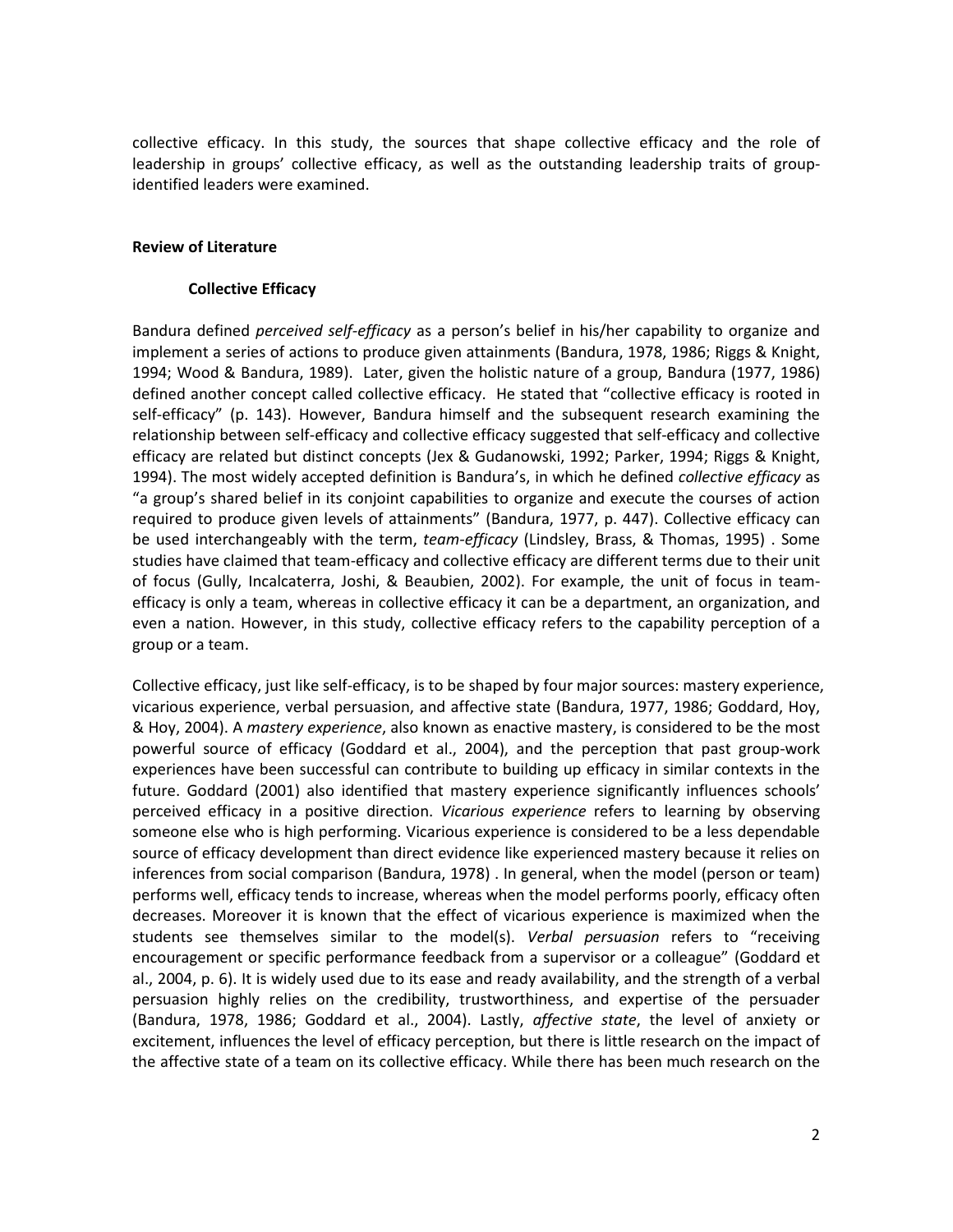sources of self-efficacy, there has been relatively little research on the sources of collective efficacy or on which sources are more influential than others in developing collective efficacy.

In addition, research has revealed a positive relationship between the level of collective efficacy and group performance across various organizational settings such as corporate, education, sports, nursing, and military [\(Bandura, 2000;](#page-18-2) [George & Feltz, 1995;](#page-18-6) [Gibson, 1999;](#page-18-7) [Goddard, 2001;](#page-18-5) [Zaccaro,](#page-20-1)  [Blair, Peterson, & Zazanis, 1995\)](#page-20-1). Moreover, two meta-analyses conducted from 67 and 69 empirical studies, respectively, on collective efficacy also revealed that there was a positive relationship between collective efficacy and group performance [\(Gully et al., 2002;](#page-19-6) [Stajkovic, Lee,](#page-19-7)  [& Nyberg, 2009\)](#page-19-7). However, a majority of research on collective or team efficacy was conducted in a business setting, and as mentioned before there has been little empirical research on collective efficacy and group performance in educational settings. Goddard investigated teachers' collective efficacy in relation to the students' academic achievement [\(Goddard, 2001,](#page-18-5) [2003;](#page-18-8) [Goddard et al.,](#page-18-4)  [2004\)](#page-18-4), but little research exists investigating the collective efficacy of student groups and their performance in a classroom setting.

# **Measuring Collective Efficacy**

Bandura stated "A group's attainments are the product not only of shared knowledge and skills of the different members, but also of the interactive, coordinative, and synergistic dynamics of their transactions" [\(Bandura, 2006, p. 316\)](#page-18-9). Thus, perceived collective efficacy is not simply the sum of individual self-efficacy of a group, but an emergent group level trait [\(Bandura, 2000\)](#page-18-2). To measure collective efficacy, two main approaches were suggested [\(Bandura, 2000,](#page-18-2) [2006;](#page-18-9) [Goddard et al.,](#page-18-4)  [2004\)](#page-18-4).

The first approach is to combine individual members' appraisals of their individual capabilities to execute a particular series of actions in a group, that is, to aggregate individual self-efficacy. The second approach is to accumulate each individual group member's perception of group capability as a whole. Within the two main methods of measuring collective efficacy, the latter approach is considered to be more appropriate in that it can measure interactive aspects of group operation. Moreover, the questions about self-capability of each member are more prone to have a large variability depending on the function of individual difference without capturing group capability [\(Bandura, 2000;](#page-18-2) [Gibson, Randel, & Earley, 2000;](#page-18-10) [Goddard et al., 2004;](#page-18-4) [Gully et al., 2002;](#page-19-6) [Stajkovic](#page-19-7)  [et al., 2009\)](#page-19-7). For instance, Goddard [\(2003\)](#page-18-8) in his study of teachers' collective efficacy showed that individual perceptions of self-efficacy - the first method - varied less than 5% among groups whereas those of group-capability - the second method - showed more than 40% variance among groups.

Other than the two main methods, some researchers proposed another approach for measuring collective efficacy, which is to make group members have a discussion and reach a consensus on the group's efficacy together [\(Bandura, 1977;](#page-18-0) [Gibson et al., 2000;](#page-18-10) [Stajkovic et al., 2009\)](#page-19-7). However, this approach has a high risk of social desirability bias that may weaken the validity of the assessment [\(Bandura, 1977,](#page-18-0) [2000,](#page-18-2) [2006;](#page-18-9) [Goddard et al., 2004;](#page-18-4) [Stajkovic et al., 2009\)](#page-19-7). Specifically, if group members have a discussion to assess their ability, they tend to reach an inaccurate conclusion about their group's collective efficacy, estimating higher efficacy than is accurate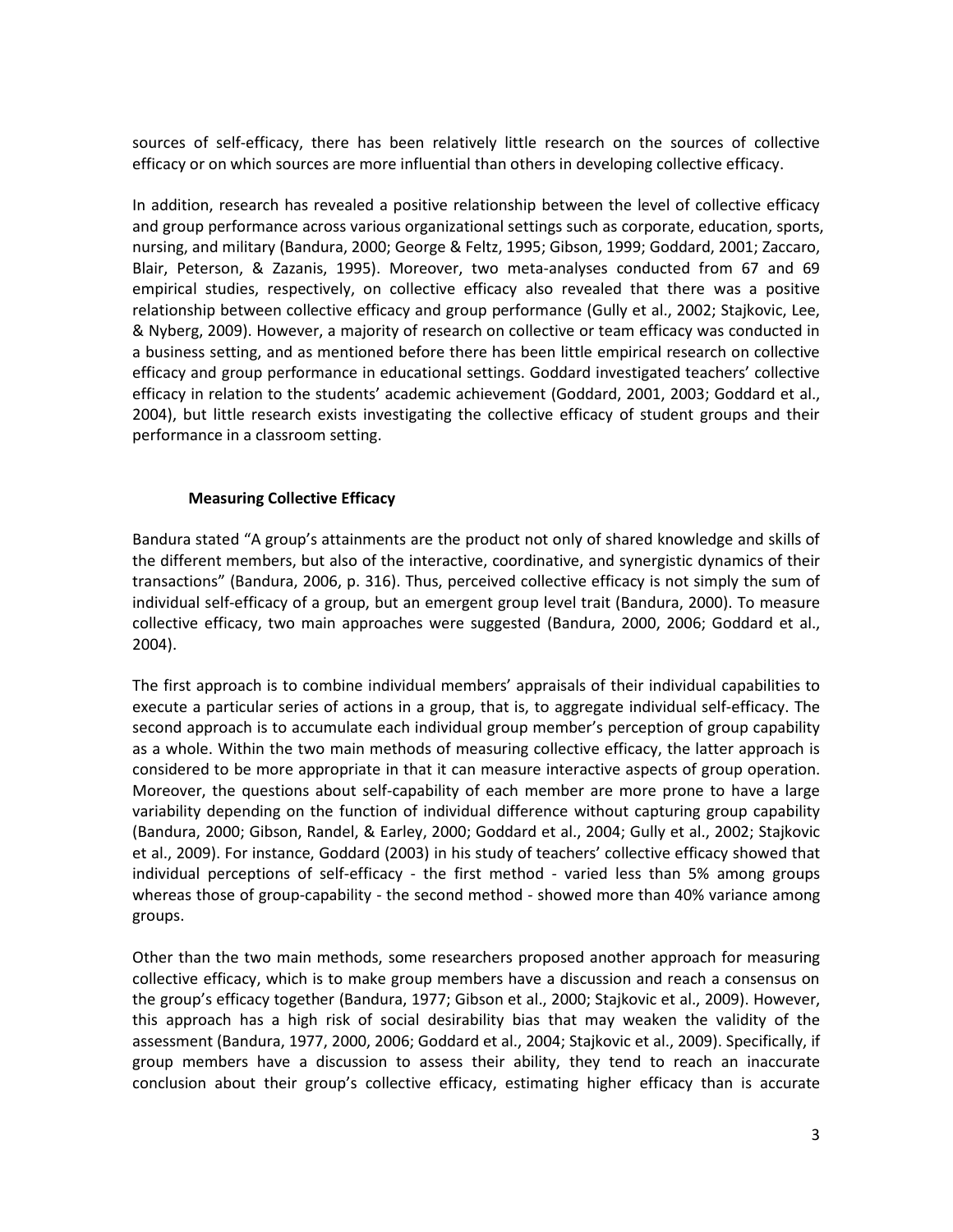because it is socially desirable not to blame other members' low ability for affecting the group's efficacy.

A meta-analysis of 69 empirical studies shows that 82% of the identified research utilized the assessment of aggregating individual perception of a group's capability [\(Stajkovic et al., 2009\)](#page-19-7). Thus, in this study the second method, that is, to assess individual perception of a group's capability as a whole was utilized for measuring collective efficacy. The survey question for assessing collective efficacy looked like, "The group I work with has above average ability." instead of "I have above average ability in group work."

#### **Leadership**

Given the past research findings that collective efficacy has a positive relationship with group or team performance, it seems beneficial to further investigate variables affecting collective efficacy. However, research on collective efficacy has mainly focused on outcomes, and relatively little research has been conducted on how collective efficacy is affected by other variables [\(Chen &](#page-18-11)  [Bliese, 2002;](#page-18-11) [Walumbwa, Wang, Lawler, & Shi, 2004\)](#page-19-8). In some studies, leadership was proposed as a predictor of collective efficacy [\(Chen & Bliese, 2002;](#page-18-11) [Hoyt, Murphy, Halverson, & Watson, 2003;](#page-19-9) [Walumbwa et al., 2004\)](#page-19-8).

Leadership can be defined as "a process whereby an individual influences a group of individuals to achieve a common goal" [\(Northouse, 2004, p. 3\)](#page-19-10). Thus, a necessary condition for leadership to exist is group work involving more than one individual, and subsequently it is related to collective efficacy. Within research on leadership, several approaches have been utilized to examine leadership. For instance, transactional leadership and transformational leadership are two commonly used approaches in viewing leadership [\(Bass, 1990;](#page-18-12) [Burns, 1978;](#page-18-13) [Kirkpatrick & Locke,](#page-19-11)  [1991;](#page-19-11) [Northouse, 2004;](#page-19-10) [Stogdill, 1948,](#page-19-12) [1974\)](#page-19-13). Both concepts were first established by Burns as transforming leadership and transactional leadership, and further elaborated by Bass as transformational leadership and transactional leadership. Transactional leadership focuses mainly on leader's contingent reward, and transformational leadership on leader's inspiration, intellectual stimulation, and individualized consideration [\(Bass, 1990\)](#page-18-12).

Among these various approaches to assess or examine leadership, this study purposefully utilized the traits approach. The traits approach is one of the approaches to investigate leadership that focuses on identifying innate qualities and characteristics [\(Kirkpatrick & Locke, 1991;](#page-19-11) [Northouse,](#page-19-10)  [2004;](#page-19-10) [Stogdill, 1948,](#page-19-12) [1974\)](#page-19-13). In fact, the traits approach was utilized because it fitted the particular setting of this study better than other approaches. The reason why the traits approach was utilized is that, unlike the majority of research conducted on leadership in which official or designated leaders were already present, this study was conducted in an educational setting in which there was no official or designated leader in the group. That means each student member was supposed to have equity in terms of authority, responsibility, and other rights in group work. Thus, the existence of a so-called leader could be latent or even non-existent. The traits approach that mainly focuses on a person's leadership traits seemed more appropriate for this study because there was no external condition to make a person play a leader's role and take necessary responsibility.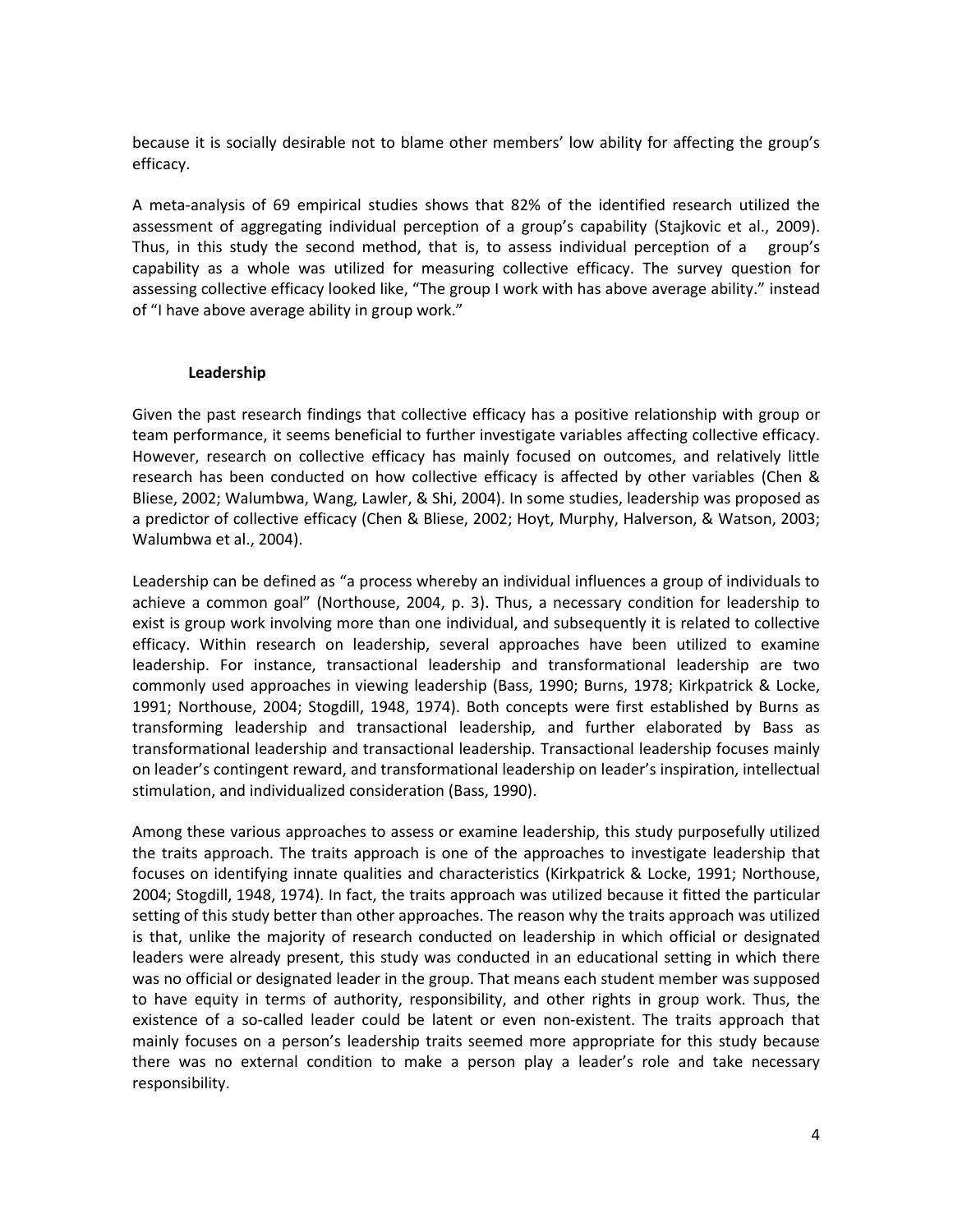The hypothesis underlying employing the traits approach is that group-identified leader(s) may show certain leadership traits in common compared to non-leaders, and groups with identified leader(s) may show higher levels of collective efficacy than groups without leader(s). Also, given the initial level of collective efficacy perceived by each individual before the project, the postsurvey result of the collective efficacy may show a difference based on the existence of groupidentified leader(s), which may subsequently influence the performance outcome of the groups. In addition, certain leadership traits may have a relationship with the ideal behaviors of leaders identified by interviews. Figure 1 illustrates the hypothesis and the possible relationships addressed in the research questions.



Figure 1. Leadership-Collective Efficacy Model

# **Purpose of Study**

First, this study aims to investigate the elements that shape collective efficacy among high school students in a project-based learning context. In addition, the study examines the changes in collective efficacy level between the groups with an identified leader and the groups without an identified leader. The study further investigates what comprises the ideal leadership behaviors among the students. Finally, the study attempts to confirm if there is a positive relationship between each group's level of collective efficacy and the group's performance outcome.

In this regard, the study specifically seeks to answer the following research questions for group work in a computer-mediated, project-based educational setting:

# **Sources of Efficacy Shaping**

A part of research questions are based on the sources of efficacy shaping.

Which of the four sources of shaping collective efficacy (mastery experience, vicarious  $\bullet$ experience, verbal persuasion, and affective state) occur most frequently in group work?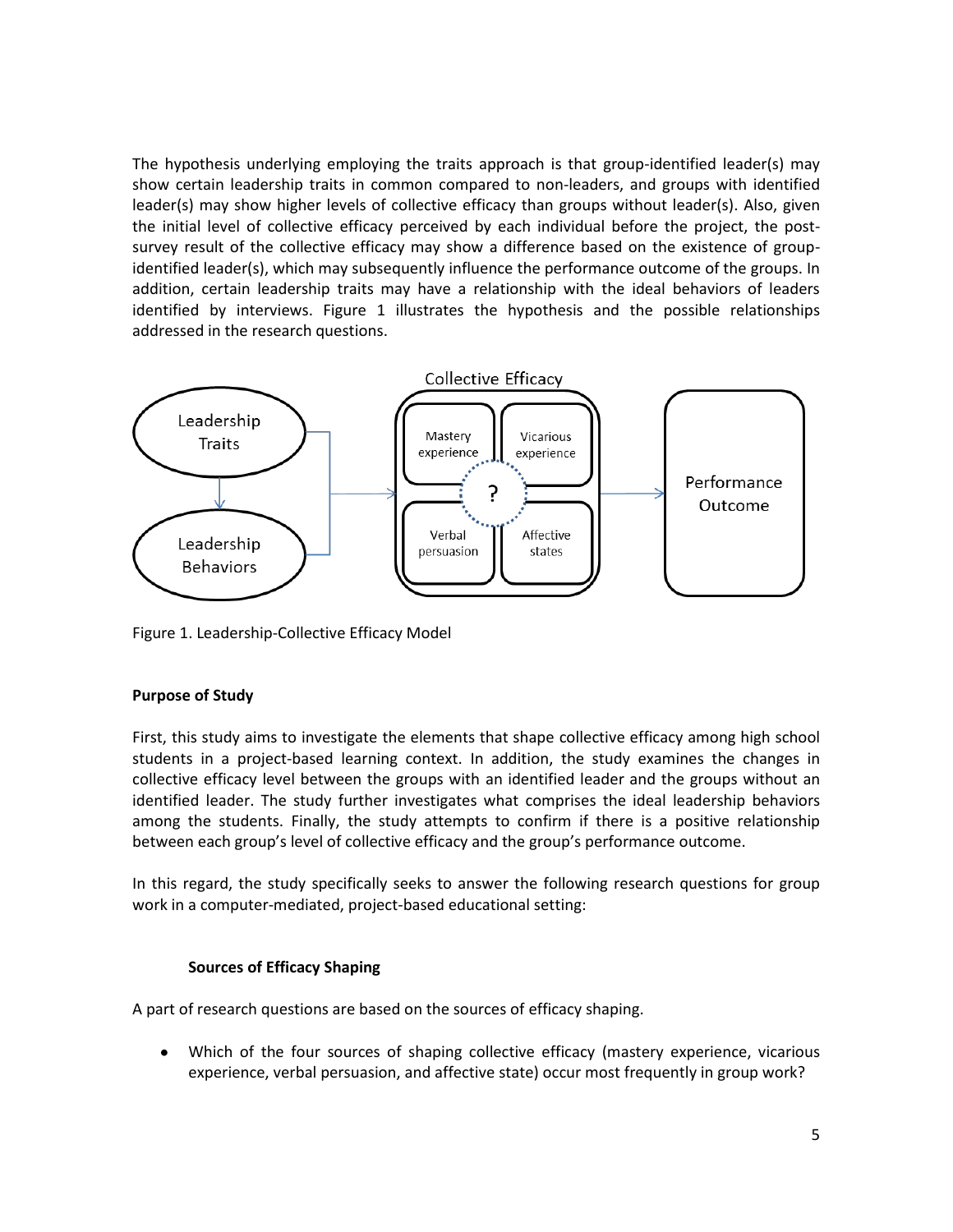- Which of the four sources of efficacy shaping do the students perceive as most important in determining collective efficacy?
- If possible, what sources other than the four sources of efficacy shaping are found to build collective efficacy?

# **Leadership and Collective Efficacy**

The other part of research questions is based on leadership traits and collective efficacy.

- Are there any differences in the level of groups' collective efficacy between groups with identified leader(s) and groups without identified leader(s)?
- Are there any outstanding leadership traits found in group-identified leader(s)?
- Does the level of collective efficacy of a group have any correlation with the performance outcome of the group?

#### **Methodology**

This study utilized a mixed methods research design, and a single naturalistic case study was conducted with surveys and interviews as data collection methods. The study was conducted in a natural classroom setting at one of the high schools in a small mid-western city in the United States. The study implemented a survey as the major method of data collection, and one-on-one interviews were also conducted to gather additional qualitative data.

#### **Setting and Participants**

The school where the study was conducted was slightly different from other traditional high schools in that all courses were based on projects. The school opened in fall 2008 with a class size of 96 students, and at the time of the study (fall 2010) it served students in grades 9 to 11. Students were evaluated on the basis of eight learning outcomes (i.e., professional work ethic, local and global citizenship, collaboration, written communication, oral communication, critical thinking, technological literacy, and numeracy), most of which depict the  $21^{st}$  century skills. Project-based learning is the major focus, and the school maintains a one-to-one studentcomputer ratio.

This research was specifically conducted in an American Studies classroom, which combined lessons for American history and English for mainly freshmen students. Two teachers co-teach the class, and they teach three sessions in a semester. There were 25, 25, and 29 students in the three sessions, respectively. Out of the 79 students in the three sections, 70 students participated in the pre-survey (89% response rate), 68 in the post-survey (86% response rate), and 16 students volunteered to participate in the interviews. In general, there were approximately 10 projects throughout one academic year, and each project lasted two to six weeks. Groups of three or four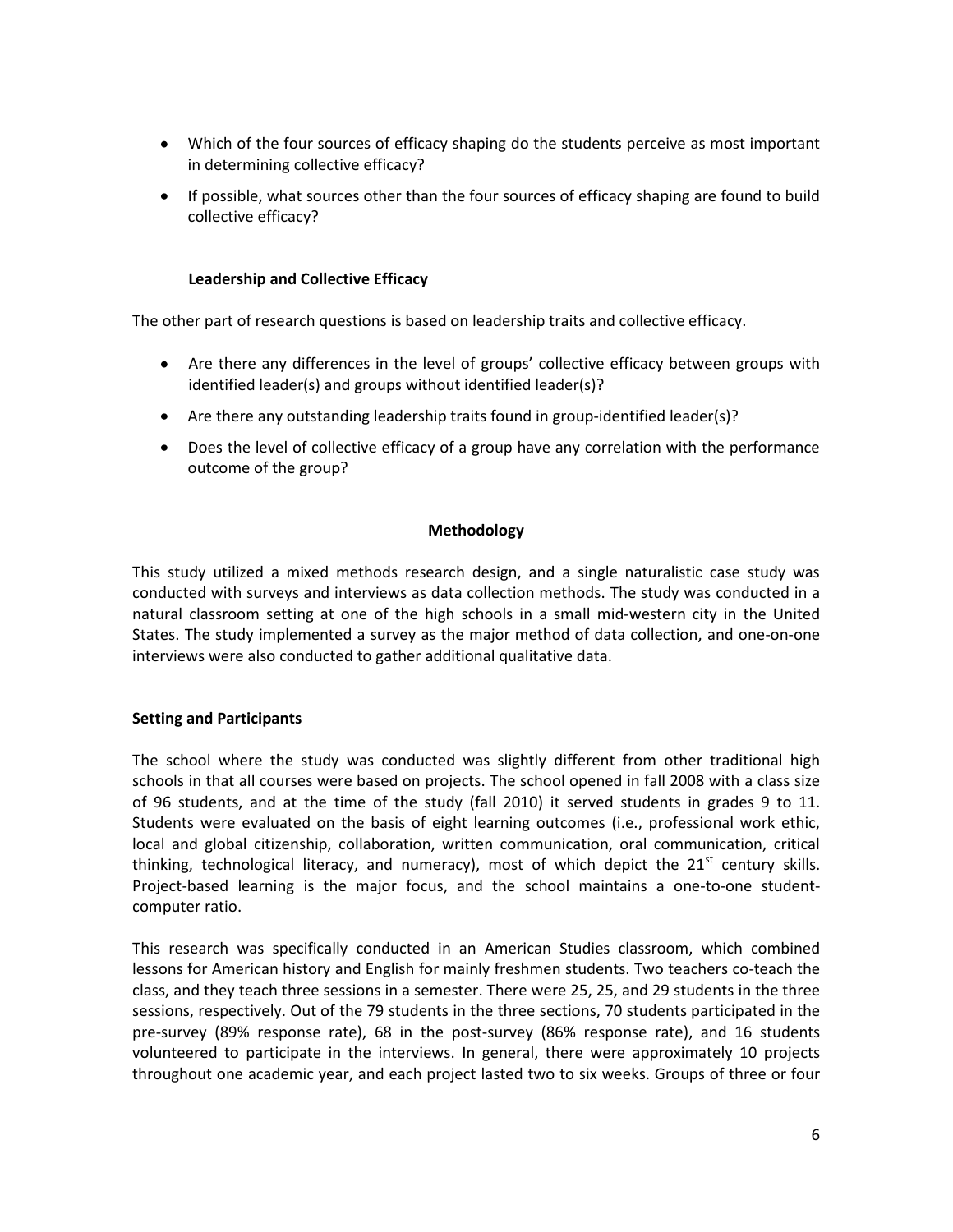students generally worked on a project together. A total of 25 groups were examined in this study. The study was conducted on the project in which each group had to develop web pages regarding Martin Luther King Jr., and it lasted 5 weeks.

#### **Instruments**

A survey instrument was developed in four parts to assess (1) the frequency of each source of efficacy-shaping in their group-work experience, (2) the level of collective efficacy of each group, (3) students' perceptions of the importance of each efficacy-shaping source, and (4) individual leadership traits.

The first part of the survey was designed to assess the frequency of each of the four efficacyshaping elements from the students' past group-work experiences. A total of four questions were created based on the literature of Bandura [\(2000,](#page-18-2) [2006\)](#page-18-9) and other researchers who suggested the four sources of efficacy shaping. Students' answers were gathered on a 7-point Likert scale.

The second part attempted to measure students' individual perceptions of their group's collective efficacy in general based on their past group-work experiences. The questions for measuring collective efficacy were adopted from Riggs and Knight's [\(1994\)](#page-19-2) Collective Efficacy Beliefs Scale. There was a total of seven items using a 6-point Likert scale; however, the questions were changed to have a 7-point Likert scale, since a 7-point Likert scale could capture responses more accurately than a 5- or 6-point Likert scale [\(Groves et al., 2009\)](#page-19-14). Also the original term 'my department' was modified to 'my group' to reveal the context accurately where they were doing group work, and the tense of the verbs were modified from present to past because the study attempted to measure collective efficacy in general based on the students' past group work experience. For example, the original question of "The department I work with has above ability" looked like "The group I worked with had above ability" or "Some members in this department cannot do their jobs well" looked like "Some members in the group could not do their jobs well." The modification on the scale was consulted with an expert who actually developed the original Collective Efficacy Beliefs Scale (i.e. M. L. Riggs) in order to obtain validity of the scale. In addition, the original seven items showed good internal consistency with Cronbach's alpha = .88 [\(Hoyt et al., 2003;](#page-19-9) [Riggs,](#page-19-15)  [Warka, Babasa, Betancourt, & Hooker, 1994\)](#page-19-15), and the modified seven items also showed good internal consistency with Cronbach's alpha = .805 and .864 from the pre- and the post-surveys respectively.

The third part of the survey consisted of four items and was designed to assess students' perceptions of the importance of each efficacy-shaping element, and it is also based on a 7-point Likert scale.

The last part of the survey aimed to assess the students' self-appraisal of their own individual leadership traits. A set of questions to assess leadership traits was adopted from Northouse's (2004) Leadership Trait Questionnaire (LTQ), which contains 10 items. Although the original items have a 5-point Likert scale, it was also modified to a 7-point Likert scale to better capture the differences.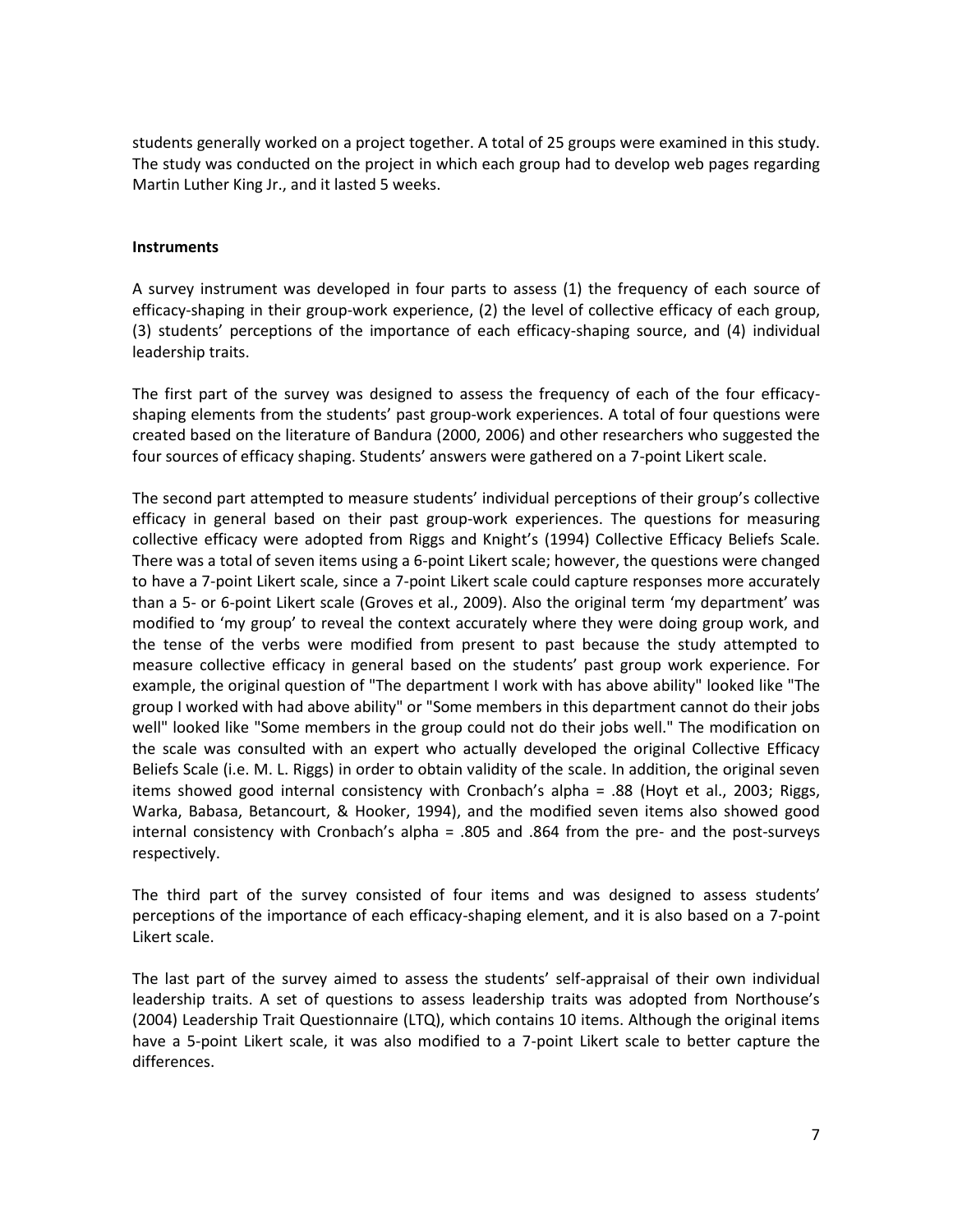In addition to the survey, a list of interview questions was developed for one-on-one interviews that followed the post survey. The interview questions were designed to examine whether there were additional sources of efficacy-shaping other than the four sources identified in the literature, and what kinds of behaviors they expected to see from an ideal leader. Examples of the interview questions were, "When you were asked to assess your group's capability, what kinds of things did you consider to form your decision?" and "What do you think the ideal leaders should look like?"

In this study, pre- and post-surveys were utilized. Even though pre- and post-surveys were implemented, this study was neither an experimental nor a quasi-experimental study, as it was conducted in a naturalistic classroom setting [\(Lincoln & Guba, 1985\)](#page-19-16). In addition, the level of collective efficacy assessed in pre- and post-surveys was not a result from a particular project, but a measure based on the students' past group-work experiences in general. Only in the post-survey, the students were asked whether there were any member(s) who showed more leadership than others, and who those member(s) were.

#### **Data Collection and Analysis**

The pre-survey was conducted after the students finished one project and before they started a new project. The new project lasted approximately five weeks, and the post-survey was conducted after the project ended. Also, one-on-one interviews were conducted upon completing the group project, and the final grade of each team project were provided by the teachers after the project ended.

The frequency of and the students' perception of importance on the sources of collective efficacyshaping were measured by simple descriptive statistics such as mean score of each of the four sources of efficacy-shaping, and the constructs that scored highest were identified. In addition, a One-Way Analysis of Variance (ANOVA) was conducted to identify if the mean differences among the four sources were statistically significant. The collective efficacy of each group was represented by group means, which were average scores from aggregating each member's level of collective efficacy. The leadership traits of each member were measured by self-report, and a ttest was conducted to examine whether there was any significant difference in any of the 10 leadership traits between the students who were identified as leaders and the students who were not. For the 10 leadership traits, an exploratory factor analysis (EFA) was also conducted to identify if the 10 traits could be explained by any factors. Moreover, an independent sample t-test was conducted to examine the differences among the means in the group's level of collective efficacy between the groups with an identified leader(s) and the groups without an identified leader(s). After the project ended, one-on-one interviews with volunteered group members were conducted to gather qualitative data about ideal leadership behaviors and to determine if there were any other sources of efficacy-shaping other than the four major sources (i.e. mastery experience, vicarious experience, verbal persuasion, and affective state). The interviews were conducted based on the four structured interview questions. All the interviews were audiorecorded and transcribed verbatim for further analysis. The transcriptions were coded using a coding sheet, and common themes were identified from the coding results. Lastly, the performance of each group was assessed by the final grade for the project given to each group by the teachers.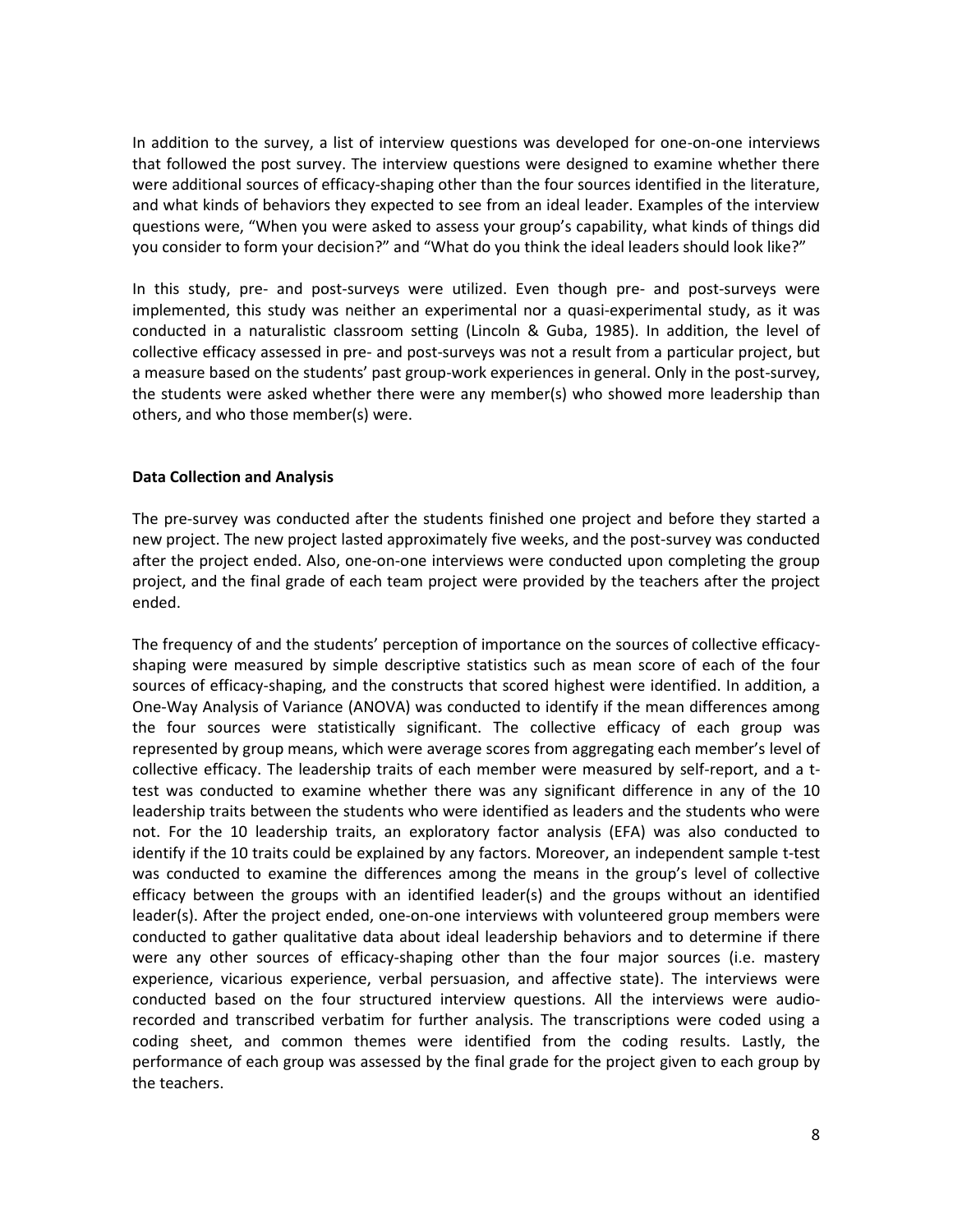#### **Findings**

Results are divided into three sections: sources of efficacy shaping and groups' collective efficacy and leadership. The first section covers research question 1 through 3, and the second section covers question 4 through 7. In the second section, the relationship between a group's collective efficacy and the existence of identified leader(s) in the group is described, along with data on any outstanding leadership traits identified among the leaders. In the third section, results of further analysis on types of leadership traits and successful group work are presented.

# **Sources of Efficacy-Shaping**

In the first section, the frequency of each of the four sources of efficacy-shaping and the students' perceptions of importance of each source are examined from the pre and post surveys, and the themes from the interviews about additional sources of efficacy shaping are described.

#### **Research Question 1**

The students were asked how frequently they had experienced each efficacy-shaping source in their past group-work on both the pre- and post-surveys. The four sources listed were mastery experience, vicarious experience, verbal persuasion, and affective state. Table 1 shows the results of frequency-related questions. From their past group-work experiences, the students identified that they had experienced verbal persuasion from either teachers or other group members the most, followed by mastery experiences (which means successful past group-work experience). Affective state, either excited or nervous, showed less frequency compared to other sources of efficacy shaping. The mean differences between verbal persuasion and affective state as well as mastery experience and affective state were statistically significant.

| Source               | Mean | <b>Standard Deviation</b> |
|----------------------|------|---------------------------|
| Verbal persuasion    | 5.02 | 1.26                      |
| Mastery experience   | 4.82 | 1.04                      |
| Vicarious experience | 4.59 | 1.51                      |
| Affective state      | 4.20 | 1.60                      |

Table 1. Frequency of Four Efficacy Shaping Sources in Group Work

(From 1 - never experienced to 7- always experienced)

| Source               |                      | Mean Difference | Significance |
|----------------------|----------------------|-----------------|--------------|
| Mastery experience   | Vicarious experience | .23             | .729         |
|                      | Verbal persuasion    | $-.20$          | .811         |
|                      | Affective state      | $.62*$          | .029         |
| Vicarious experience | Mastery experience   | $-.23$          | .729         |
|                      | Verbal persuasion    | $-.43$          | .221         |
|                      | Affective state      | .39             | .302         |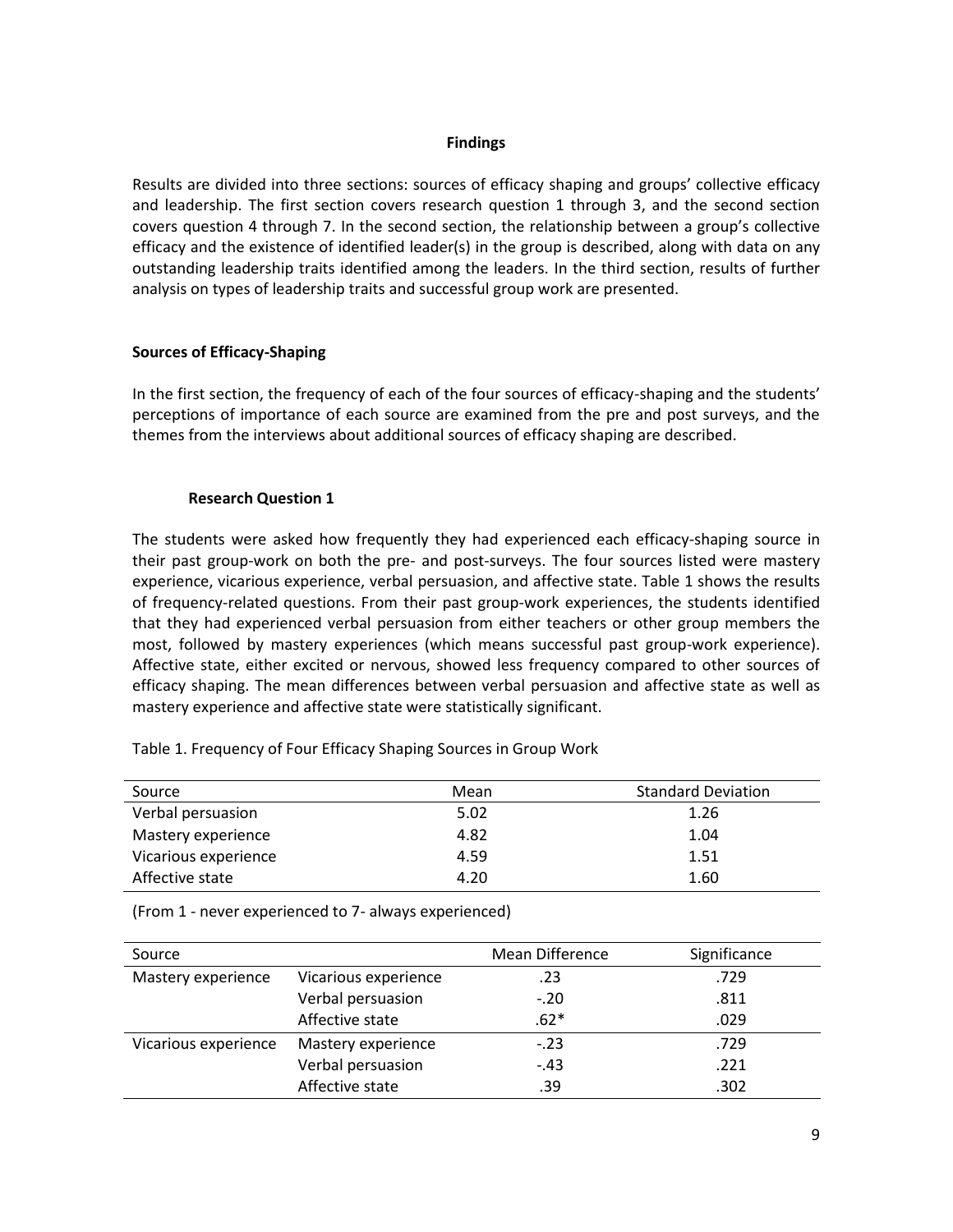| Verbal persuasion | Mastery experience   | .20    | .811 |
|-------------------|----------------------|--------|------|
|                   | Vicarious experience | .43    | .221 |
|                   | Affective state      | .82*   | .002 |
| Affective state   | Mastery experience   | $-62*$ | .029 |
|                   | Vicarious experience | $-.39$ | .302 |
|                   | Verbal persuasion    | $-82*$ | .002 |

*Note.* \*p<.05

#### **Research Question 2**

Another set of questions sought to measure how important the students thought of each efficacyshaping source in determining their decisions on groups' capability. Table 2 shows the results of their answers.

Table 2. Perception of Importance of Four Efficacy Shaping Sources in Determining Collective Efficacy

| Source                                                                                                                                                                                                                          | Mean | <b>Standard Deviation</b> |
|---------------------------------------------------------------------------------------------------------------------------------------------------------------------------------------------------------------------------------|------|---------------------------|
| Mastery experience                                                                                                                                                                                                              | 5.36 | 1.27                      |
| Verbal persuasion                                                                                                                                                                                                               | 5.15 | 1.21                      |
| Vicarious experience                                                                                                                                                                                                            | 4.59 | 1.36                      |
| Affective state                                                                                                                                                                                                                 | 4.49 | 1.38                      |
| $\sim$ . The contract of the contract of the contract of the contract of the contract of the contract of the contract of the contract of the contract of the contract of the contract of the contract of the contract of the co |      |                           |

(From 1 – not important at all to 7- extremely important)

| Source               |                      | <b>Mean Difference</b> | Significance |
|----------------------|----------------------|------------------------|--------------|
| Mastery experience   | Vicarious experience | $.77*$                 | .002         |
|                      | Verbal persuasion    | .20                    | .782         |
|                      | Affective state      | $.86*$                 | .001         |
| Vicarious experience | Mastery experience   | $-.77*$                | .002         |
|                      | Verbal persuasion    | $-.57*$                | .046         |
|                      | Affective state      | .09                    | .974         |
| Verbal persuasion    | Mastery experience   | $-.20$                 | .782         |
|                      | Vicarious experience | $.57*$                 | .046         |
|                      | Affective state      | $.66*$                 | .014         |
| Affective state      | Mastery experience   | $-0.86*$               | .001         |
|                      | Vicarious experience | $-.09$                 | .974         |
|                      | Verbal persuasion    | $-0.66*$               | .014         |

#### *Note.* \*p<.05

As shown in Table 2, mastery experience and verbal persuasion were the two sources that scored high; however, the mean difference between the two constructs was not statistically significant. In addition, the mean scores of both mastery experience and verbal persuasion were higher than those of other two constructs (i.e. vicarious experience and affective state), and the differences of the means were statistically significant.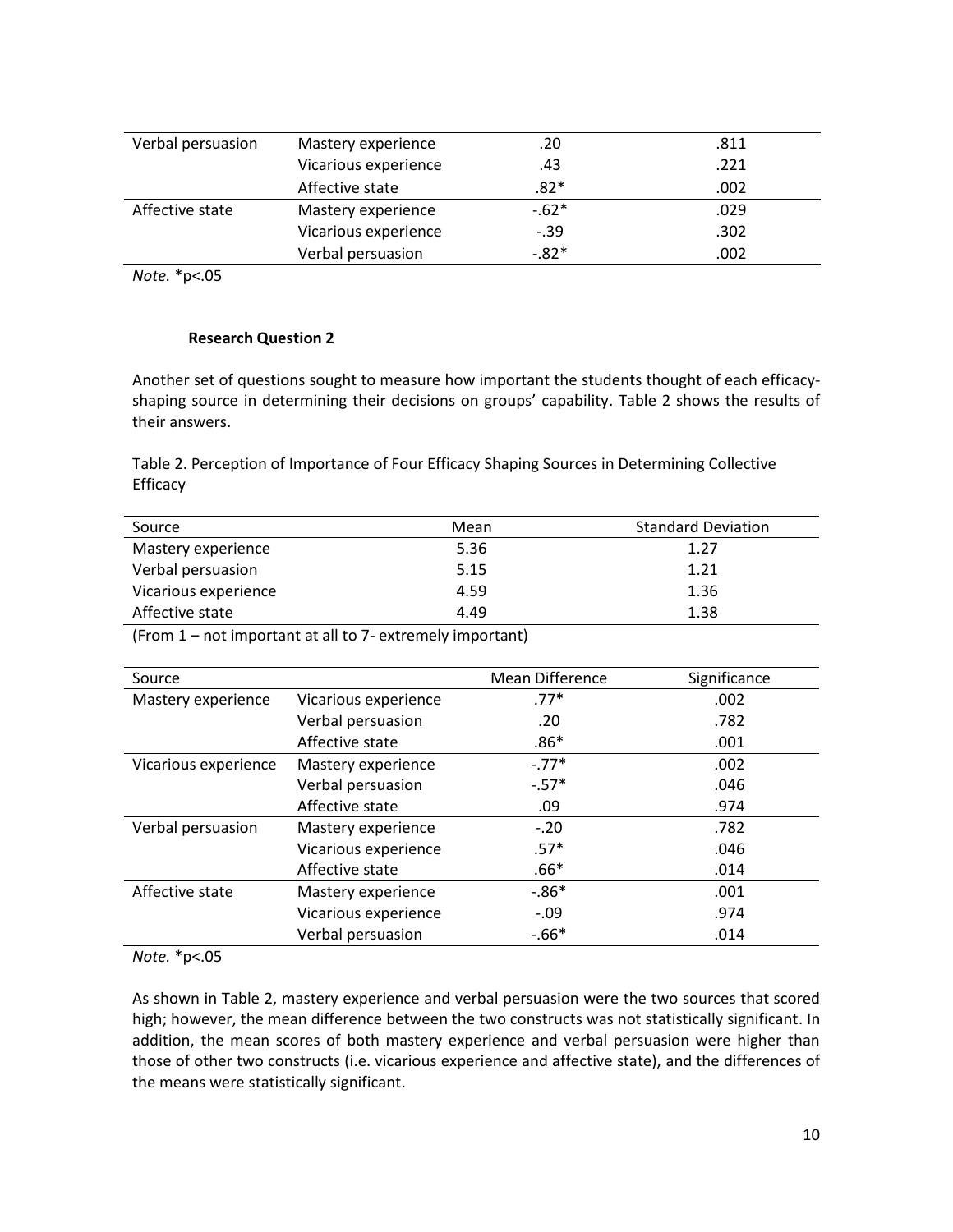#### **Research Question 3**

It was also sought whether there were additional sources of efficacy shaping other than the four sources identified from the literature. Qualitative data from the interviews of 16 students who volunteered for the interview were also gathered to examine if there were any additional sources other than the four. Thus, the question was worded as "When you were asked to assess your group's capability, what kinds of things did you consider to form your decision?" without mentioning the four sources of efficacy shaping in an attempt to facilitate the use of their own words. 12 out of 16 interviewees answered the question regarding the source of efficacy shaping, and 9 out of the 12 answers were coded as mastery experience either directly or indirectly related to successful past group-work experience. The remaining three answers were coded as vicarious experience. Examples of answers coded as mastery experience are, "… I think the most important piece was that we had a reasonably good group…", "… we worked pretty well… yeah… we got what we needed to done", and "None of the group members worked, that never happened to me before." Examples of the answers related to vicarious experience are, "… I felt like we had some decent strong group members, that had good work ethics, some knows much…" and "… I like the problem solving stuff, and how they resolve difference issues, how they work, like their work ethic…" Thus, the results from the interviews were categorized by the four sources of efficacy shaping identified in the literature.

# **Groups' Collective Efficacy and Leadership**

# **Research Question 4**

In order to answer the question, "Are there any differences in the level of collective efficacy between groups with identified leader(s) and groups without identified leader(s)?" the groups with group-identified leader(s) were first identified. Because the students were asked to identify the person(s) who showed more leadership than others, members who received the most votes among all group members were identified as leader(s) of each group. If two of the members had the same vote, they were both identified as co-leaders of their group. In the same way, if 2 out of 3 members said they did not have a leader, the group was identified as a group without groupidentified leader(s). As a result, 19 out of 25 groups were identified to have leader(s), and the remaining 6 groups were considered to have no leader. To compare the means of the groups' collective efficacy for the two kinds of groups, an independent samples t-test was conducted. Table 3 shows the results of the t-test.

Table 3. Groups' Collective Efficacy between the Two Groups with and without Group-Identified Leader(s)

|                     | Groups with leader(s) | N  | Mean   | Std. Deviation |
|---------------------|-----------------------|----|--------|----------------|
| Groups'             | No                    | 16 | 3.8200 | 0.84656        |
| Collective Efficacy | Yes                   | 55 | 4.8147 | 0.81791        |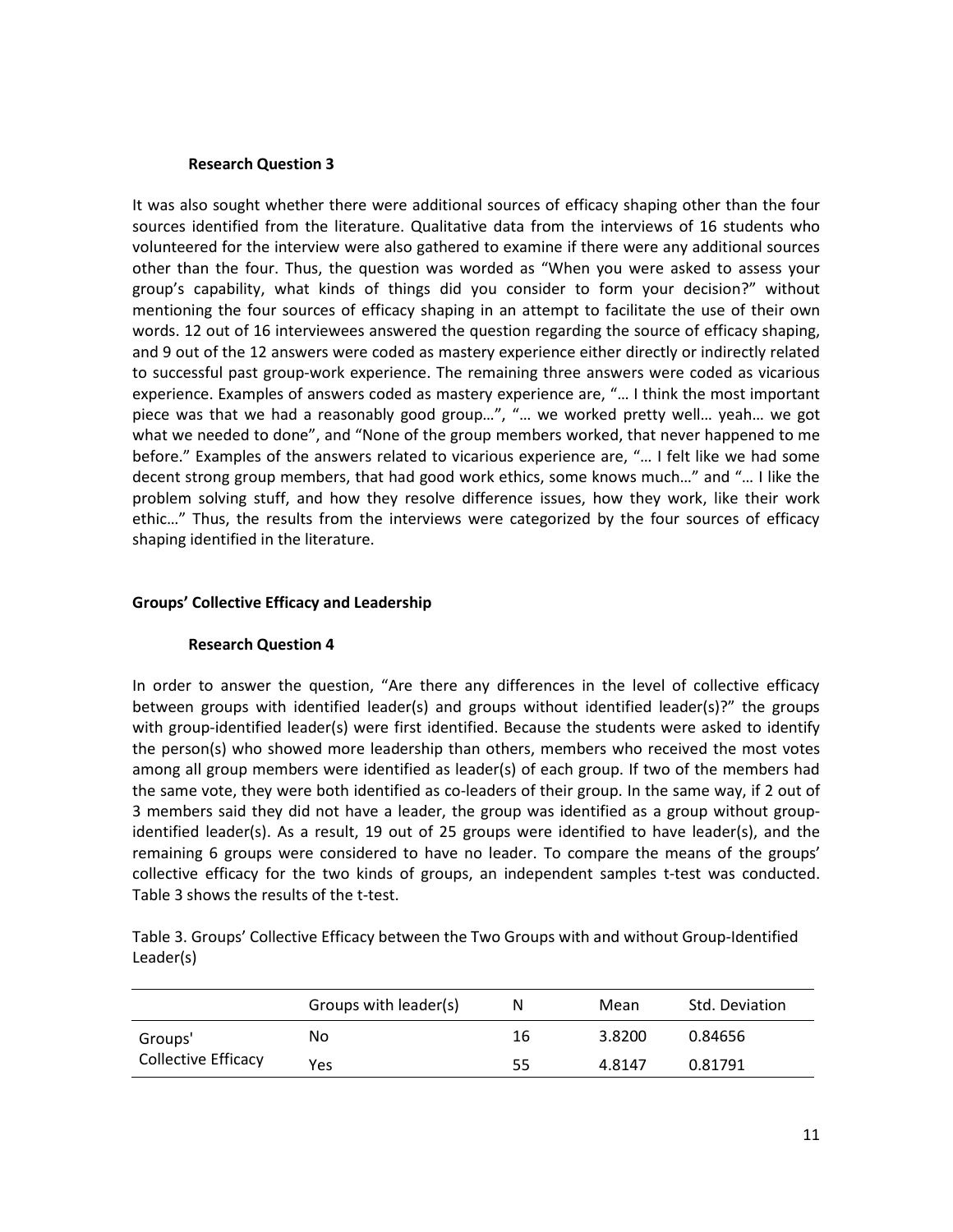| t-test for Equality of Means |    |                 |                           |                                 |                                                        |          |
|------------------------------|----|-----------------|---------------------------|---------------------------------|--------------------------------------------------------|----------|
|                              | df | Sig. (2-tailed) | Mean<br><b>Difference</b> | Std. Error<br><b>Difference</b> | 95% Confidence<br>Interval of the<br><b>Difference</b> |          |
|                              |    |                 |                           |                                 | Lower                                                  | Upper    |
| $-4.249$                     | 69 | $.000**$        | $-0.999473$               | .23412                          | $-1.46178$                                             | $-52768$ |
| $N$ $A + \alpha * * \alpha$  |    |                 |                           |                                 |                                                        |          |

*Note.* \*\*p<.01

According to Table 3, the *p* value was statistically significant at α=.001 level. Thus, the mean of collective efficacy among the groups with identified leader(s) was significantly different from the mean for the groups without identified leader(s). The mean collective efficacy of the groups without leader(s) is 3.82, and that of the groups with leader(s) is 4.81. The value from Levene's test for equality of variance was .923, which means that the difference between the variances of two groups is not statistically significant. Thus, the homogeneity of variance assumption was met for the analysis.

# **Research Question 5**

In order to examine if there were any significant differences in the 10 leadership traits between the students who were identified as leader(s) and the students who were not, an independent samples t-test was also conducted. The results of the t-test showed that there were no leadership traits significantly different between the students identified as leader(s) and those who were not.

In addition to the survey, 16 one-on-one interviews were also conducted, and the interview data were transcribed, coded, and analyzed in order to examine if there were certain outstanding themes regarding the students' thoughts on what an ideal leader should look like. 15 out of 16 interviewees answered the question about what ideal leaders should do or look like. According to the coding result, a total of 6 themes emerged: time management, task management, social ability, individual responsibility, emotional support, and being a role model. To be more specific, time management involved leaders' behavior to make sure the outcome would be done on time, and task management referred to leaders' behavior to make sure that tasks would be done and to check that everyone was doing their job. Social ability entailed leaders' ability to communicate well and get along well with other members. Responsibility referred to leaders' individual sense of responsibility, and emotional support included encouraging other members to do a better job or motivating other members to complete their work. One student mentioned that ideal leaders should be persons that other students could look up to. Table 4 shows the result of analysis of the interview transcriptions.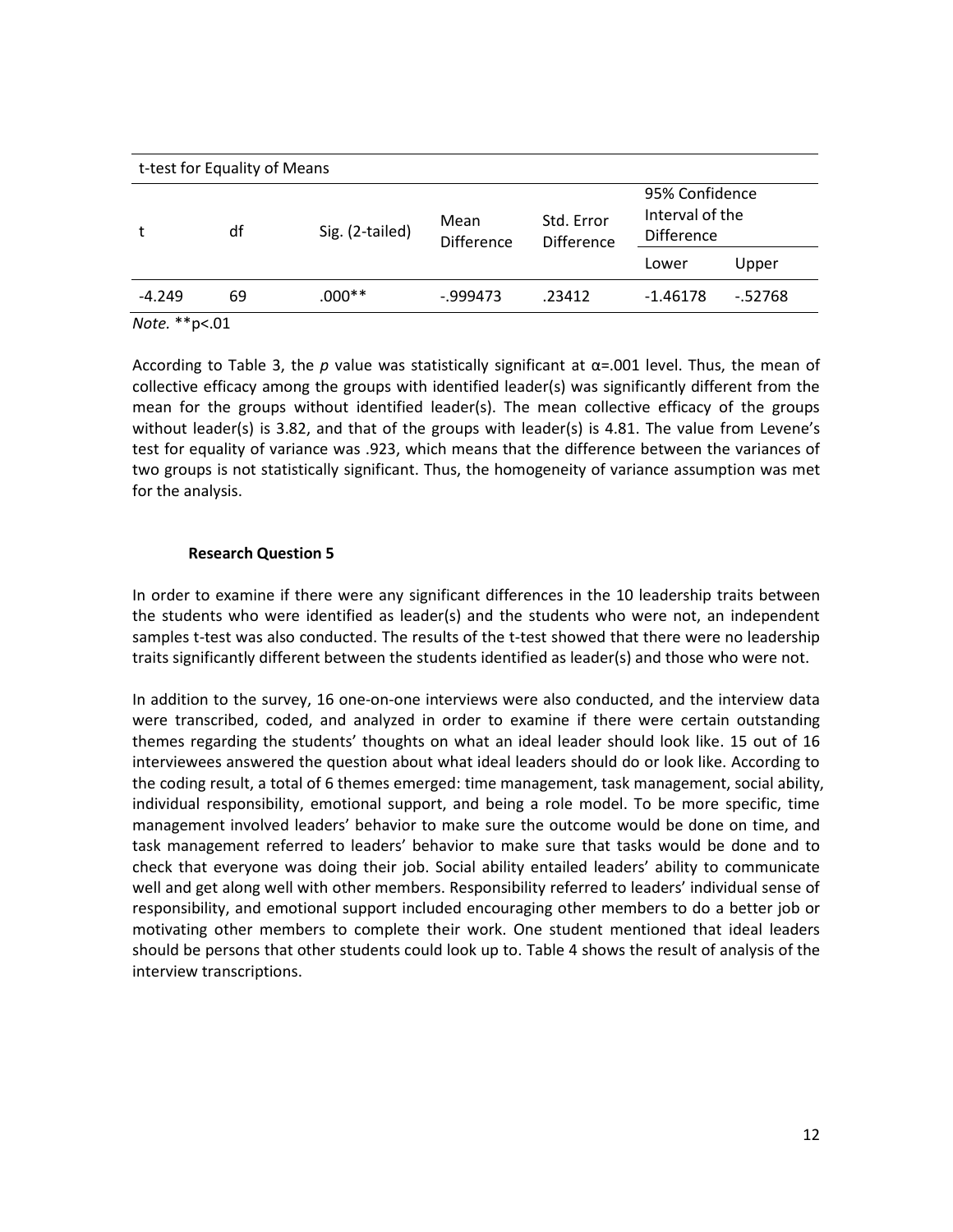| Theme                    | Frequency of Emergence |  |
|--------------------------|------------------------|--|
| <b>Task Management</b>   | 13                     |  |
| Social ability           | 5                      |  |
| <b>Emotional support</b> | 3                      |  |
| <b>Task Management</b>   | $\mathcal{P}$          |  |
| Responsibility           | 2                      |  |
| Role model               | 1                      |  |

Table 4. Themes from the Students' Perception on What Ideal Leaders Should Do

From the analysis, task management was the theme that was mentioned most often in the interviews, followed by social ability. Examples of the task management theme included, "I think just keeping everybody on track, making sure that everybody is doing what they need to do, getting it done, and not being off task, like that's the main thing that the groups struggle with." Examples of the social ability theme included, "…get along with other group members, socialize well, and understand others well…"

# **Research Question 6**

To answer the final research question, whether there is any correlation with the level of groups' collective efficacy and the performance outcome of the groups, a bivariate correlation analysis was conducted. Table 5 shows the results of the analysis.

|                                      |                            | Groups'             | Performance<br>outcomes (Final |
|--------------------------------------|----------------------------|---------------------|--------------------------------|
|                                      |                            | Collective efficacy | grade)                         |
| Group's collective<br>efficacy       | <b>Pearson Correlation</b> | 1.00                | $.334**$                       |
|                                      | Sig. (2-tailed)            |                     | .004                           |
|                                      | N                          | 76                  | 73                             |
| Performance outcome<br>(Final grade) | <b>Pearson Correlation</b> | $.334**$            | 1.00                           |
|                                      | Sig. (2-tailed)            | .004                |                                |
|                                      | N                          | 73                  | 73                             |

Table 5. Correlation between Groups' Collective Efficacy and Performance Outcomes

*Note.* \*\*p<.01

The results showed that there was a positive correlation between the groups' collective efficacy and their performance outcomes, which were the grades given by the teachers. The correlation coefficient was r=.334, and was statistically significant at  $\alpha$ =0.01 level.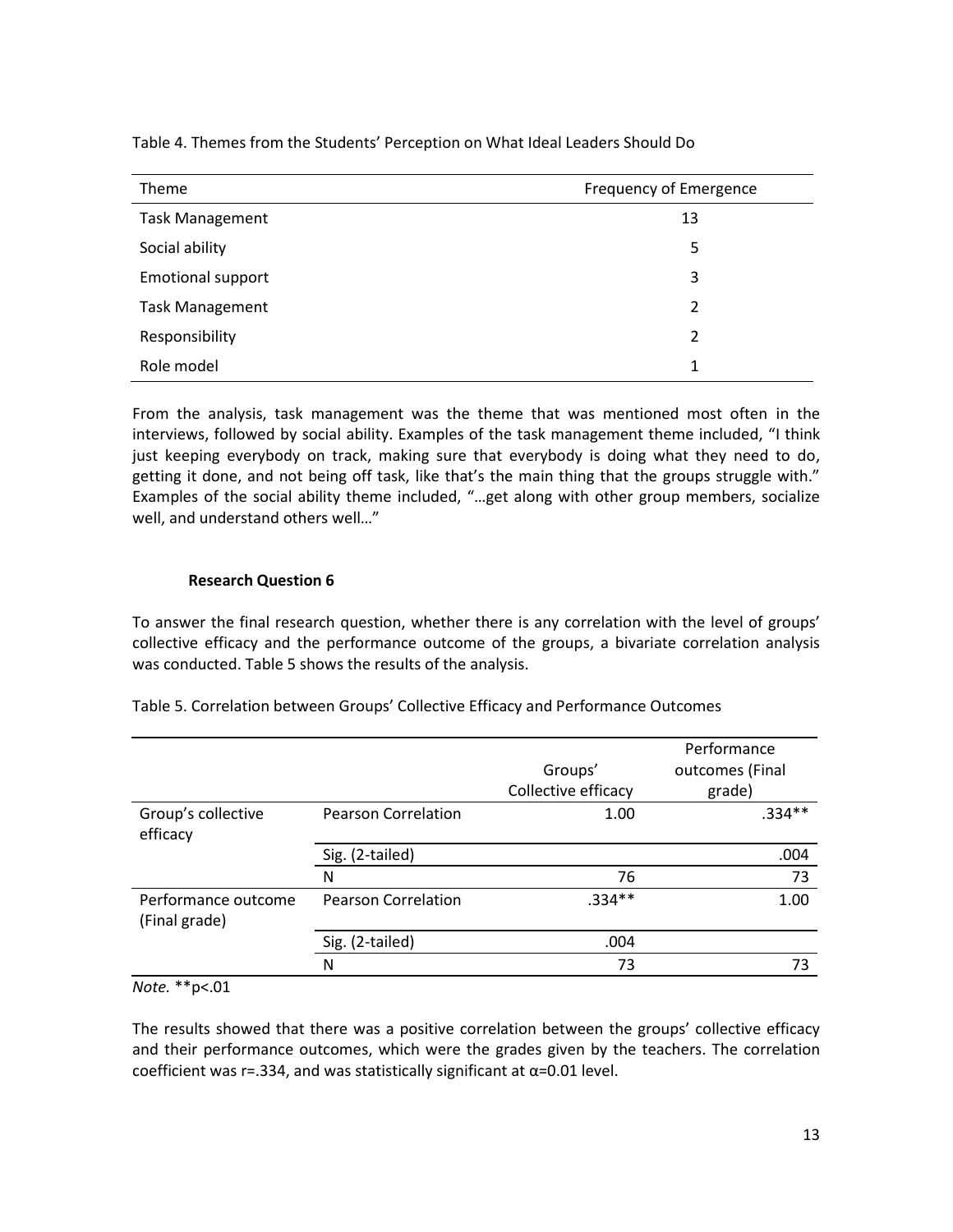# **Types of Leadership Traits and Successful Group Work**

As the study mainly has an exploratory characteristic as well as confirmatory, further analysis of leadership traits was conducted to examine the relationship between types of leadership traits and students' success in group work. Given that most of the groups were identified to have leader(s), an effort was made to examine if there was any significant difference in the leadership traits between the identified leaders and the non-identified leaders. The results of the t-test showed there was no significant difference in the individual leadership traits between the leaders and the non-leaders. It was assumed that the relatively small number of the leaders (N=16) might affect the result of the t-test that showed no statistically significant difference.

Although there were no differences in the 10 individual leadership traits between the identified leaders and the non-leaders, an exploratory factor analysis (EFA) was conducted to examine if the 10 leadership traits could be explained by any factors. Maximum likelihood extraction with promax rotation was performed through SPSS 18 on the 10 leadership traits with absence of multicollinearity. Two factors with an eigen value higher than 1 were extracted. With a cutoff of .40 for inclusion of a variable in interpretation of a factor, all of the variables loaded on either of the two factors.

The eigen value of Factor 1 was 4.439 and it included 5 traits: being perceptive, self-confident, self-assured, persistent, and determined. The eigen value of Factor 2 was 1.637 and it contained the remaining five traits: being articulate, trustworthy, dependable, friendly, and outgoing. The five traits explained by Factor 1 could be named as self-traits because they represented individual self-traits without involving interactions with others. The five traits explained by Factor 2 could be named as social-traits because they represented the traits necessarily involving interactions with others. With the two factors 60.76% of total variance is explained, and there are 18 nonredundant residuals with absolute values greater than 0.05. Self-traits and social-traits correlated .562. Table 6 presents the pattern matrix.

|                |             | Factor         |               |
|----------------|-------------|----------------|---------------|
|                | Self-traits |                | Social-traits |
| Articulate     | 0.26        | Articulate     | 0.444         |
| Perceptive     | 0.519       | Perceptive     | 0.198         |
| Self-confident | 0.735       | Self-confident | $-0.107$      |
| Self-assured   | 0.854       | Self-assured   | $-0.183$      |
| Persistent     | 0.746       | Persistent     | $-0.091$      |
| Determined     | 0.767       | Determined     | 0.083         |
| Trustworthy    | 0.19        | Trustworthy    | 0.668         |
| Dependable     | 0.279       | Dependable     | 0.648         |
| Friendly       | $-0.358$    | Friendly       | 0.73          |
| Outgoing       | $-0.073$    | Outgoing       | 0.614         |

Table 6. Pattern Matrix for Leadership Traits

*Note*. Extraction Method: Maximum Likelihood. Rotation Method: Promax with Kaiser Normalization. Rotation converged in 3 iterations.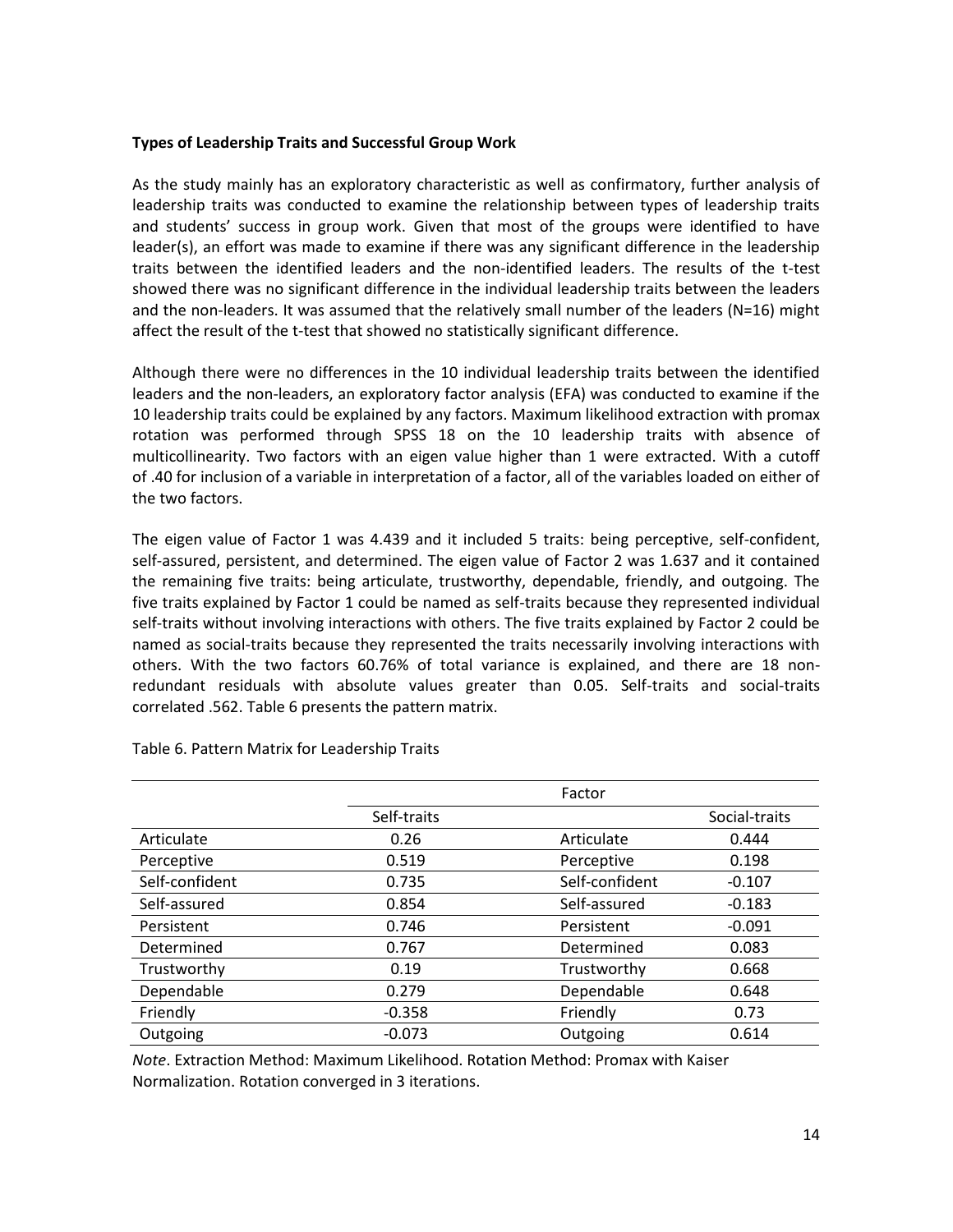Based on the two types of leadership traits obtained by EFA (i.e. self-traits and social-traits), a bivariate correlation analysis was conducted to examine if there was any correlation between the two types of leadership traits and individual collective efficacy. Since leadership traits are an individual construct, individual collective efficacy was used for analysis instead of group collective efficacy. Table 7 shows the result of the correlation analysis.

|                               |                            | Leadership<br>traits (Self) | Leadership<br>traits (Social) | Collective<br>efficacy |
|-------------------------------|----------------------------|-----------------------------|-------------------------------|------------------------|
| Leadership traits             | <b>Pearson Correlation</b> | 1.00                        | $.615***$                     | .091                   |
| (Self)                        | Sig. (2-tailed)            |                             | .000                          | .469                   |
|                               | N                          | 66                          | 66                            | 66                     |
| Leadership traits<br>(Social) | <b>Pearson Correlation</b> | $.615***$                   | 1.00                          | $.276*$                |
|                               | Sig. (2-tailed)            | .000                        |                               | .025                   |
|                               | N                          | 66                          | 66                            | 66                     |
| Collective efficacy           | <b>Pearson Correlation</b> | .091                        | $.276*$                       | 1.00                   |
|                               | Sig. (2-tailed)            | .469                        | .025                          |                        |
|                               | N                          | 66                          | 66                            | 67                     |

Table 7. Correlation between Types of Leadership Traits and Individual Collective Efficacy

*Note.* \*p<.05, \*\*p<.01

The result from the correlation analysis showed that individual collective efficacy had a positive correlation with social leadership traits. The coefficient of correlation, r is statistically significant at  $\alpha$ =0.05 level. That means that students who rated themselves as having higher social leadership traits also showed higher levels of individual collective efficacy in general. With this finding in correlation between individual social leadership traits and individual collective efficacy, another correlation analysis was conducted to examine if there was any correlation between the frequency of mastery experience and individual social leadership traits. Table 8 shows the result of the analysis.

It is important to note that both pre- and post-results of the frequency of mastery experience in group work had a positive correlation with individual social leadership traits. Therefore, individual social leadership traits were considered to have positive correlations with both frequency of successful group-work experience and level of collective efficacy. Thus, the higher a student's social leadership traits were, the more he or she experienced successful group work and the higher his or her collective efficacy level.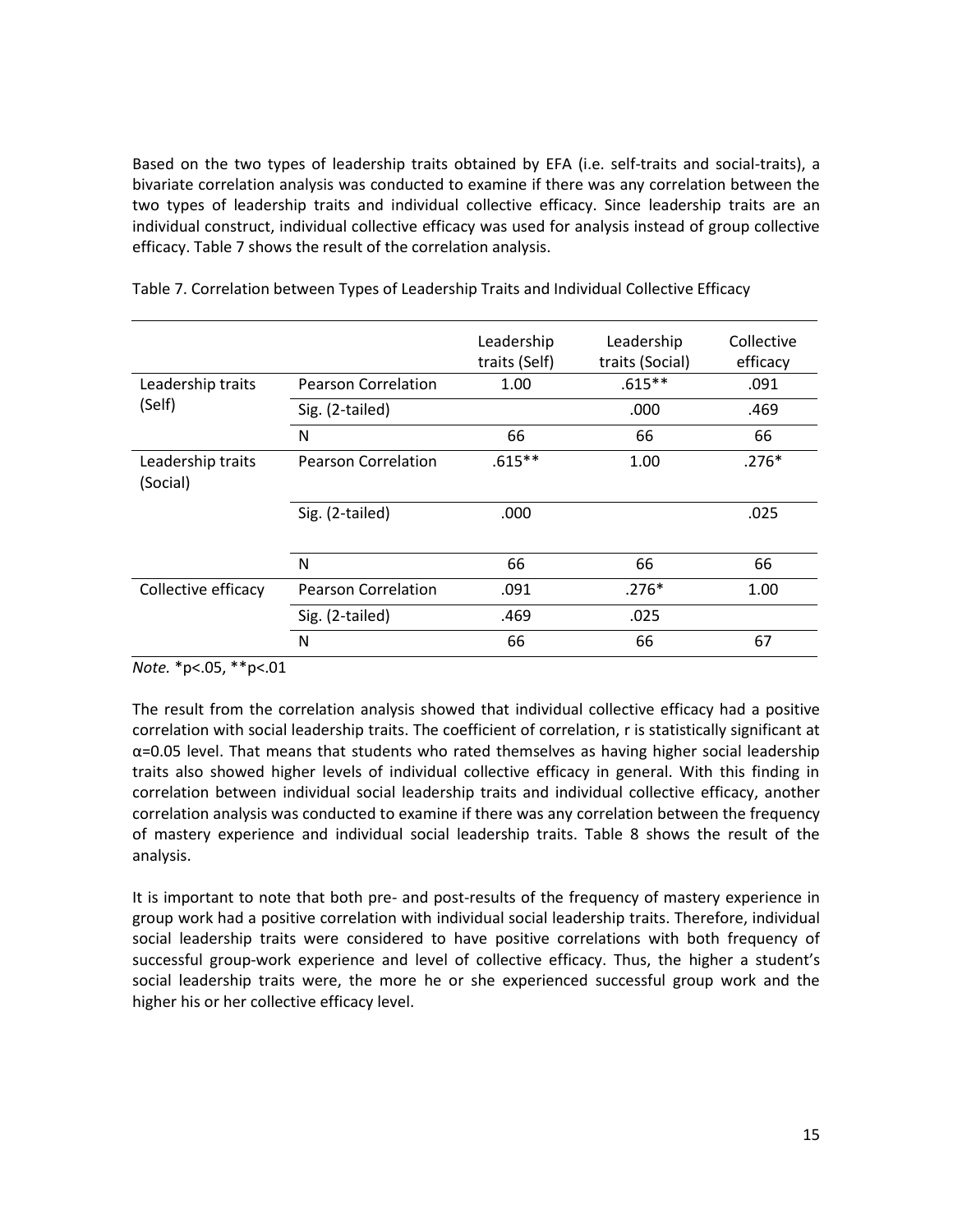|                                          |                            | Social traits (Pre) | Social traits (Post) |
|------------------------------------------|----------------------------|---------------------|----------------------|
| Frequency of mastery<br>experience (Pre) | <b>Pearson Correlation</b> | $.247*$             | $.243*$              |
|                                          | Sig. (2-tailed)            | .040                | .063                 |
|                                          | N                          | 69                  | 59                   |
| Frequency of mastery                     | <b>Pearson Correlation</b> | $.297*$             | .253*                |
| experience (Post)                        | Sig. (2-tailed)            | .021                | .040                 |
|                                          | N                          | 60                  | 66                   |

Table 8. Relationship between the Frequency of Mastery Experience and Social Leadership Traits

#### *Note.* \*p<.05

Even though individual social leadership traits showed a positive correlation with collective efficacy and with frequency of experiencing successful group work, the previous t-test on each leadership trait for the groups with identified leader(s) compared to those with non-identified leader(s) showed that there were no significantly different leadership traits between the two kinds of groups. Therefore, instead of t-test, the percentage of the students in a group with identified leader(s) and in a group with non-identified leader who rated themselves high (i.e. 6 or 7 out of 7 scales) was examined on each leadership trait to explore if there were any traits that showed a noticeable difference in percentages of high scorer. Table 9 shows the result.

|                           | Articulate | Perceptive  | Self-confident | Self-assured | Persistent |
|---------------------------|------------|-------------|----------------|--------------|------------|
| <b>Identified leaders</b> | 60.0%      | 44.0%       | 36.0%          | 40.0%        | 60.0%      |
| Non-identified            | 58.5%      | 51.2%       | 61.0%          | 39.1%        | 53.7%      |
| leaders                   |            |             |                |              |            |
| <b>Difference</b>         | 1.5%       | $-7.2%$     | $-25%$         | 0.98         | 6.3%       |
|                           | Determined | Trustworthy | Dependable     | Friendly     | Outgoing   |
| <b>Identified leaders</b> | 48.0%      | 60.0%       | 68.0%          | 60.0%        | 56.0%      |
| Non-identified            | 46.4%      | 61.0%       | 58.6%          | 68.3%        | 63.4%      |
| leaders                   |            |             |                |              |            |
| <b>Difference</b>         | 1.6%       | $-1.0%$     | 9.4%           | $-8.3%$      | $-7.4%$    |

Table 9. Percentage of Students Rated Either 6 or 7 for Each Leadership Trait

Table 9 shows that being "dependable" and "persistent" were identified as having a higher percentage of the students who were identified as leaders (rated 6 or 7 for the traits) than students who were not identified as leader(s). The descriptions provided for the two traits are "I am dependable - consistent and reliable" and "I am persistent - stay fixed on the goal(s), despite interference", respectively. It is interesting to note that two of the most prominent traits of identified leaders are aligned with the interview data on what an ideal leader should look like. In the interview analysis, the prominent themes that emerged were task management and time management, and they could be combined into project management. Given the description of traits, being persistent (i.e. stay fixed on the goal(s) despite interference) especially seems to be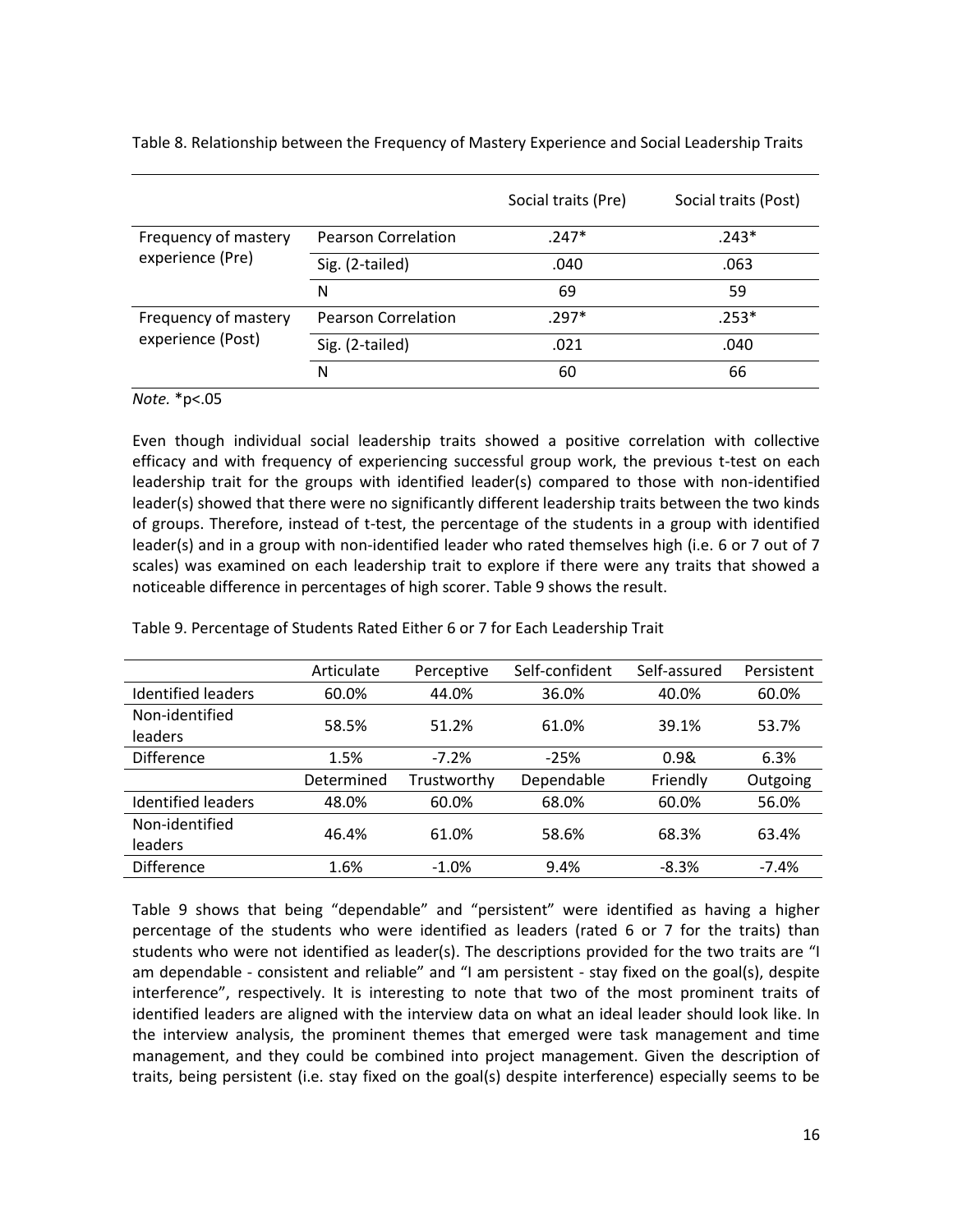related to project management. It also seems that project management was identified as the strongest trait expected from ideal leaders because the context was a project-based learning school classroom where the students were constantly exposed to multiple projects. To examine the relationship between the traits and the actual leadership behaviors beyond looking at identified leaders' traits could be valuable to identify which traits are related to which leadership behaviors in a project-based learning environment especially where there is no designated leader for group work. In addition despite the fact that the survey is based on self-response, it shows some potential to be used for grouping in a project-based learning context (e.g. distributing students who rated themselves high in items such as "being persistent" and "being dependable" to each group).

Lastly, in terms of the relationship between groups' collective efficacy and their performance outcomes, the results showed a positive correlation between the two, which was confirmatory with the previous studies [\(Goddard, 2001,](#page-18-5) [2003;](#page-18-8) [Gully et al., 2002;](#page-19-6) [Stajkovic et al., 2009\)](#page-19-7). However, it is notable that the context was where the group work lasted generally four to five weeks and kept changing, whereas the contexts of previous studies on collective efficacy were mainly where teams or groups had been formed and maintained for longer periods of time.

#### **Discussion**

As found in Table 1 and Table 2, mastery experience and verbal persuasion were the two most prominent efficacy-shaping sources in terms of frequency and students' perceptions of importance. Even though the students answered that they had experienced verbal persuasion more frequently than mastery experience, they perceived the importance of mastery experience slightly higher than that of verbal persuasion. It can be understood that, since the context is group work in a project-based learning environment, the students had been interacting with other group members and teachers exchanging feedback, but the group work had not necessarily been successful. The students perceived that, even though they had not experienced successful group work as frequently as verbal persuasion, they thought that mastery experience played a more important role in determining their groups' capability in general, based on their past group-work experiences.

This finding is consistent with what Bandura [\(2000\)](#page-18-2) and Goddard [\(2001,](#page-18-5) [2003\)](#page-18-8) indicated in the literature, that mastery experience is the most powerful source of efficacy-shaping among the four sources: mastery experience, vicarious experience, verbal persuasion, and affective state. Goddard [\(2001\)](#page-18-5) once identified in his study that mastery experience was an important way to build collective efficacy in schools. In his case, the subjects were teachers in the schools, and the collective entity was their school, where a majority of them had worked for years. It is important that the same result was obtained in this study in the context of group work where the project lasted 5 weeks and where the students form new groups for each project. Data from the interviews with 16 students confirmed that successful group work experience (i.e. mastery experience) was the most influential source of efficacy shaping. The interview data eventually showed that either successful or unsuccessful group work experience was most influential for them to determine their group's capability in general.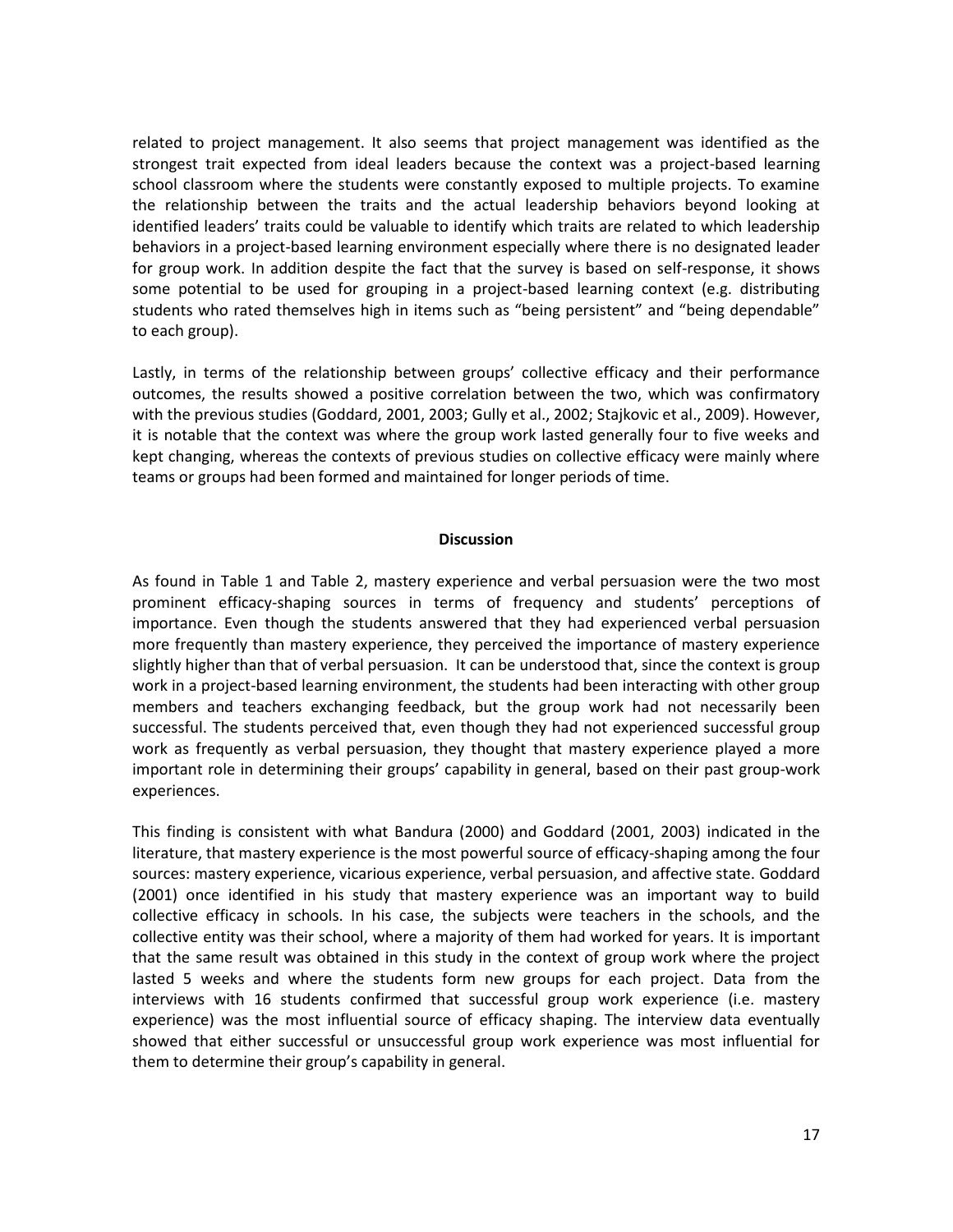In terms of the relationship between existence of leadership and groups' collective efficacy, from the t-test of collective efficacy between the groups with identified leader(s) and the groups without leader(s), it was noted that the mean difference between the two groups' collective efficacy was significantly different, and the collective efficacy of the groups with leader(s) was higher. Even though they did not have any leader(s) designated by the teachers or they likely informally selected a leader, it was found that the students from 19 groups out of 25 identified leader(s) in their groups after the project was over.

Thus, it can be summarized that groups with leaders are likely to have higher collective efficacy than that of groups without leaders, which may result in successful group work (i.e. higher performance). Successful group work experience can help individual students build higher collective efficacy belief in the group work, which subsequently may lead to better group performance in upcoming group works. Moreover, the result of exploratory analysis on leadership traits shed lights on ways to improve group performance in project-based learning. Instead of having no or random grouping strategies, teachers can utilize the results of student's self-report on individual leadership traits to distribute students with higher social leadership traits to each group. Those students may resume leader roles in groups, which can facilitate higher group performance outcomes.

Another implication that is pertinent to educational technology can be found from the unique context of the study. The school has a one-to-one student-computer ratio and every curriculum is based on project-based learning, and their group works at school center around computers. In general, research studies in educational technology tend to focus on technology itself. For example, examining effectiveness of new teaching and learning technologies can be one of the popular topics in educational technology research studies. However educational psychology elements are often overlooked even though it can play a significant role in promoting better outcomes in technology implementation. This study attempted to connect educational psychology element to educational technology context, and showed that collective efficacy and leadership traits can be utilized to promote better outcomes of students in a computer-mediated, projectbased learning group work context. It is noteworthy that more efforts to integrate educational psychology knowledge into educational technology studies are needed in order to facilitate better outcomes.

# **Limitations and Future Research**

There are some limitations of the present study. The first limitation is the possibility that students' responses for their general collective efficacy could have been influenced by their latest groupwork experience. For example, in the pre-survey, they were asked to rate their general level of collective efficacy from their past group-work experiences; however, they may have only looked back on their most recent group work to answer the question. Another limitation of this study is the validity of the students' answers. Because the survey was based on self-assessment, there are some doubts about the validity of the students' answers because they were not triangulated with other methods of data collection such as observation or teacher assessment.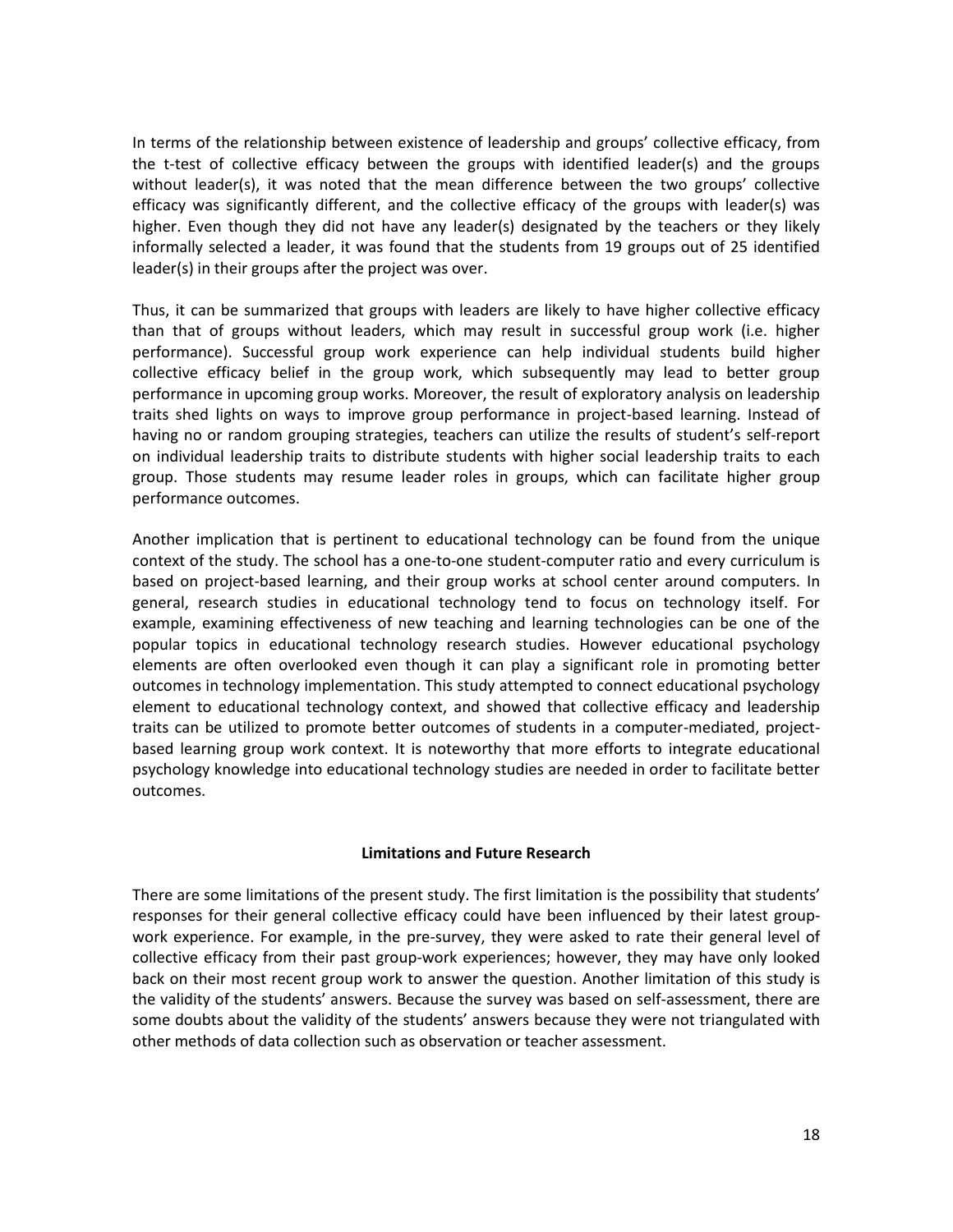For the future research, it appears to be beneficial to examine what affects successful group experience, and to examine the relationship between certain leadership traits and behaviors. In addition, along with collective efficacy, it can be helpful to investigate the relationship between collective efficacy and individual self-efficacy as well as groups' self-regulation.

#### **References**

- <span id="page-18-0"></span>Bandura, A. (1977). Self-efficacy: Toward a unifying theory of behavioral change. *Psychological Review, 84*, 191-215. doi: 10.1037/0033-295X.84.2.191
- <span id="page-18-1"></span>Bandura, A. (1978). Self-efficacy: Toward a unifying theory of behavioral change. *Advances in Behaviour Research and Therapy, 1*(4), 139-161. doi: Doi: 10.1016/0146-6402(78)90002-4
- <span id="page-18-3"></span>Bandura, A. (1986). *Social foundations of thought and action: A social cognitive theory*. Englewood Cliffs, NJ: Prentice Hall.
- <span id="page-18-2"></span>Bandura, A. (2000). Exercise of human agency through collective efficacy. *Current Directions in Psychological Science, 9*(3), 75-78.
- <span id="page-18-9"></span>Bandura, A. (2006). Guide for constructing self-efficacy scales. In F. Pajares & T. Urdan (Eds.), *Adolescence and education: Vol. 5. Self-efficacy beliefs of adolescents* (pp. 307-337). Greenwich, CT: Information Age.
- <span id="page-18-12"></span>Bass, B.M. (1990). From Transactional to Transformational Leadership: Learning to Share the Vision. *Organizational Dynamics, 18*(3), 19-31.
- <span id="page-18-13"></span>Burns, J. M. (1978). *Leadership*. New York: Harper & Raw.
- <span id="page-18-11"></span>Chen, G. & Bliese, P.D. (2002). The role of different levels of leadership in predicting self- and collective efficacy: Evidence for discontinuity. *Journal of Applied Psychology, 87*(3), 549-556. doi: 10.1037//0021-9010.87.3.549
- <span id="page-18-6"></span>George, T. R. & Feltz, D. L. (1995). Motivation in sport from a collective efficacy perspective. *International Journal of Sport Psychology, 26*(1), 98-116.
- <span id="page-18-7"></span>Gibson, C. B. (1999). Do they do what they believe they can? Group efficacy and group effectiveness across tasks and cultures. *Academy of Management Journal, 42*, 138-152.
- <span id="page-18-10"></span>Gibson, C. B., Randel, A., & Earley, P. C. . (2000). Understanding group efficacy: An empirical test of multiple assessment methods. *Group & Organization Management, 25*, 67-97.
- <span id="page-18-5"></span>Goddard, R.D. (2001). Collective efficacy: A neglected construct in the study of schools and student achievement. *Journal of Educational Psychology, 93*(3), 467-476. doi: 10.1037//0022- 0663.93.3.467
- <span id="page-18-8"></span>Goddard, R.D. (2003). The impact of schools on teacher beliefs, influence, and student achievement: The role of collective efficacy. In J. Raths & A. McAninch (Eds.), *Advances in teacher education* (Vol. 6, pp. 183-204). Westport, CT: Information Age Publishing.
- <span id="page-18-4"></span>Goddard, R.D., Hoy, W.K., & Hoy, A.K. (2004). Collective efficacy beliefs: Theoretical developments, empirical evidence, and future directions. *Educational Researcher, 33*(3), 3-13. doi: 10.3102/0013189X033003003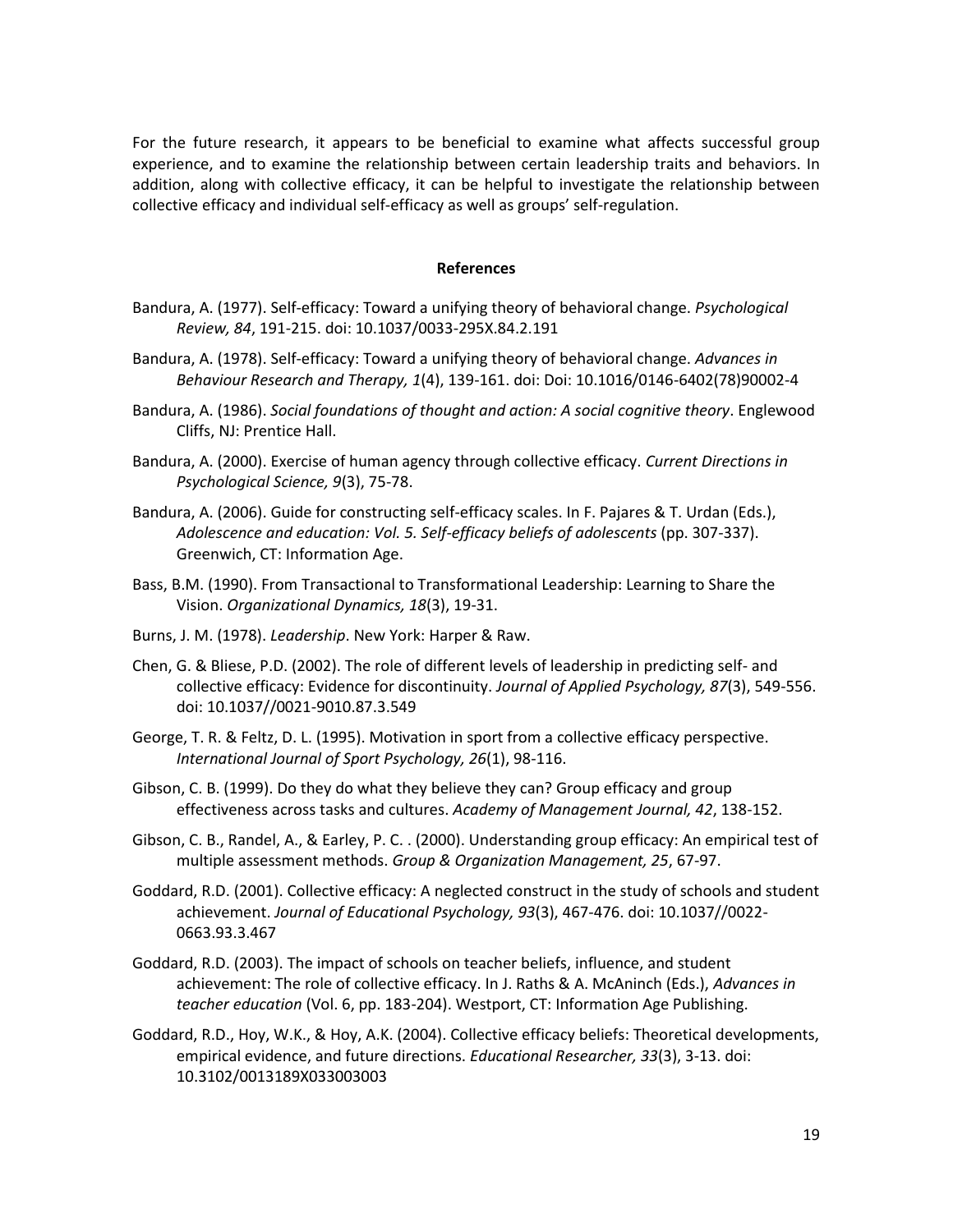- <span id="page-19-14"></span>Groves, R. M., Fowler, F. J., Couper, M. P., Lepkowski, J. M., Singer, E., & Tourangeau, R. (2009). *Survey methodology*. New York: John Wiley & Sons.
- <span id="page-19-6"></span>Gully, S.M., Incalcaterra, K.A., Joshi, A., & Beaubien, J.M. (2002). A meta-analysis of team-efficacy, potency, and performance: Interdependence and level of analysis as moderators of observed relationships. *Journal of Applied Psychology, 87*(5), 819-832. doi: 10.1037/0021- 9010.87.5.819
- <span id="page-19-9"></span>Hoyt, C.L., Murphy, S.E., Halverson, S.K., & Watson, C.B. (2003). Group Leadership: Efficacy and Effectiveness. *Group Dynamics: Theory, Research, and Practice, 7*(4), 259-274. doi: 10.1037/1089-2699.7.4.259
- <span id="page-19-3"></span>Jex, S. M. & Gudanowski, D. M. (1992). Efficacy beliefs and work stress: An exploratory study. *Journal of Organizational Behavior, 13*(5), 509-517.
- <span id="page-19-11"></span>Kirkpatrick, S. A. & Locke, E. A. (1991). Leadership: Do traits matter? *The Executive, 5*, 48-60.
- <span id="page-19-16"></span>Lincoln, Y. S. & Guba, E. G. (1985). *Naturalistic inquiry*. Thousands Oaks, CA: Sage.
- <span id="page-19-5"></span>Lindsley, D. H., Brass, D. J., & Thomas, J. B. (1995). Efficacy-performance spirals: A multilevel perspective. *Academy of management Review, 20*(3), 645-678.
- <span id="page-19-10"></span>Northouse, P. (2004). *Leadership: Theory and practice.* . Thousand Oaks, CA: Sage Publications.
- <span id="page-19-4"></span>Parker, L. E. (1994). Working Together: Perceived Self- and Collective-Efficacy at the Workplace1. *Journal of Applied Social Psychology, 24*(1), 43-59. doi: 10.1111/j.1559-1816.1994.tb00552.x
- <span id="page-19-0"></span>Partnership for 21st Century Skills (2010). *Framework for 21st century learning*. [http://www.p21.org/index.php?option=com\\_content&task=view&id=254&Itemid=120](http://www.p21.org/index.php?option=com_content&task=view&id=254&Itemid=120)
- <span id="page-19-1"></span>Reigeluth, C.M., Watson, W.R., Watson, S.L., Dutta, P., Chen, Z., & Powell, N.D.P. (2008). Roles for technology in the information-age paradigm of education: Learning management systems. *Educational Technology, 48*(6), 32-39. [http://jaems.jp/contents/news/130\\_LMS.pdf](http://jaems.jp/contents/news/130_LMS.pdf)
- <span id="page-19-2"></span>Riggs, M. L. & Knight, P. A. (1994). The impact of perceived group success-failure on motivational beliefs and attitudes: A causal model. *Journal of Applied Psychology, 79*(5), 755-766.
- <span id="page-19-15"></span>Riggs, M. L., Warka, J., Babasa, B., Betancourt, R., & Hooker, S. (1994). Development and Validation of Self-Efficacy and Outcome Expectancy Scales for Job-Related Applications. *Educational and Psychological Measurement, 54*(3), 793-802. doi: 10.1177/0013164494054003026
- <span id="page-19-7"></span>Stajkovic, A.D., Lee, D., & Nyberg, A.J. (2009). Collective efficacy, group potency, and group performance: Meta-analyses of their relationships, and test of a mediation model. *Journal of Applied Psychology, 94*(3), 814-828. doi: 10.1037/a0015659
- <span id="page-19-12"></span>Stogdill, R. M. (1948). Personal factors associated with leadership: A survey of the literature. *Journal of Psychology, 25*, 35-71.
- <span id="page-19-13"></span>Stogdill, R. M. (1974). *Handbook of leadership: A survey of theory and research*. New York: Free Press.
- <span id="page-19-8"></span>Walumbwa, F.O., Wang, P., Lawler, J.J., & Shi, K. (2004). The role of collective efficacy in the relations between transformational leadership and work outcomes. *Journal of Occupational and Organizational Psychology, 77*, 515-530.